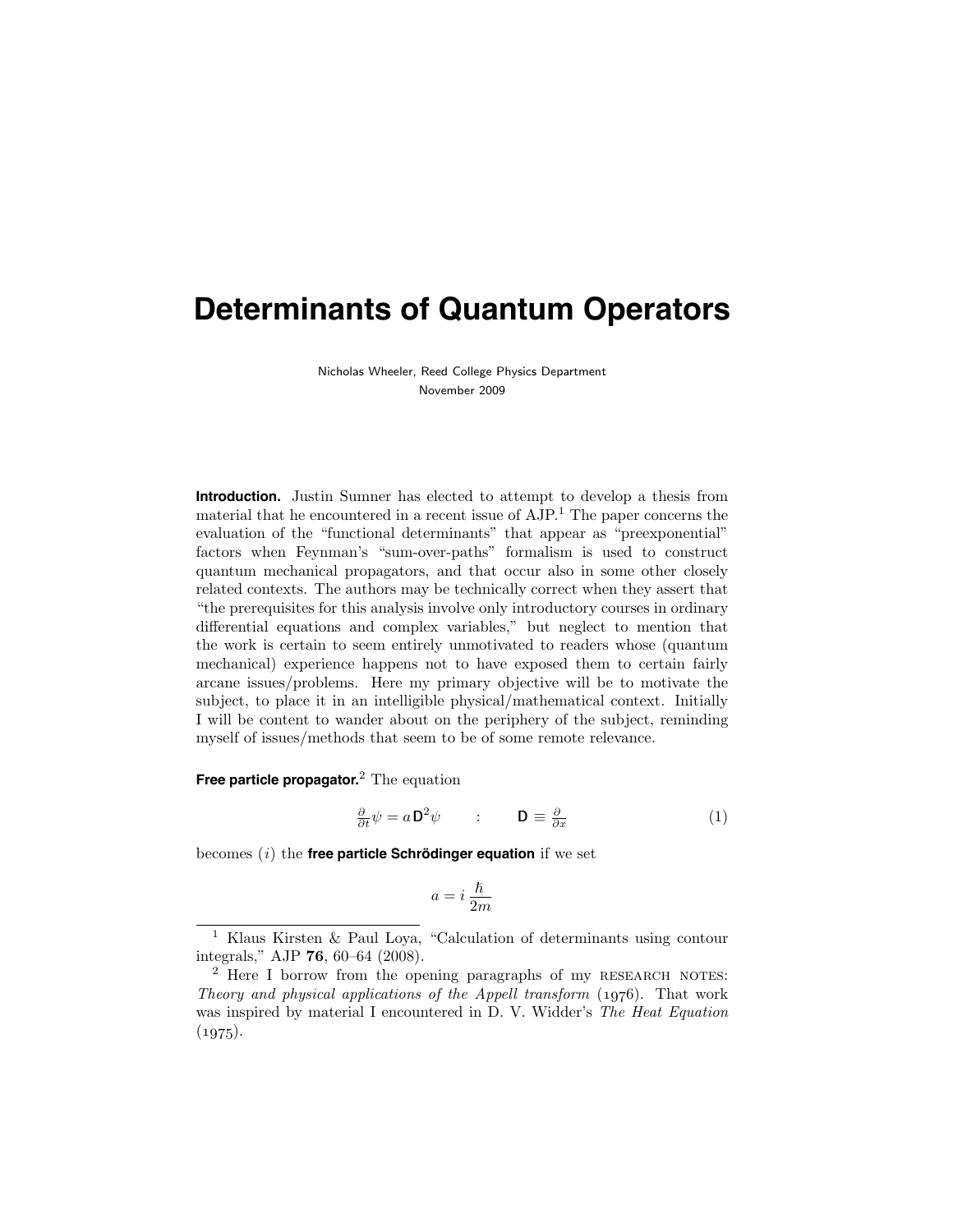and interpret  $\psi(x,t)$  to be a probability amplitude; *(ii)* the **diffusion equation** if we set

$$
a = \text{diffusion coefficient}
$$

and consider  $\psi$  to to provide a description of the relevant density; (iii) the Fourier **heat equation** if we set

$$
a = \frac{\text{thermal conductivity}}{(\text{specific heat})(\text{density})}
$$

Formally, we expect—whatever the interpretation—to have

$$
\psi_t(x) = e^{at \mathbf{D}^2} \psi_0(x) \tag{2}
$$

Familiarly, one has the Gaussian integral formula

$$
\int_{-\infty}^{+\infty} e^{-(\alpha x^2 + \beta x)} dx = \sqrt{\pi/\alpha} \cdot e^{\beta^2/4\alpha} \quad : \quad \Re(\alpha) > 0 \tag{3.1}
$$

of which (send  $\alpha \longmapsto 1/4a$ )

$$
e^{a\beta^2} = \frac{1}{\sqrt{4\pi a}} \int_{-\infty}^{+\infty} e^{-\frac{1}{4}a^{-1}x^2 - \beta x} dx
$$
 (3.2)

is a notational variant—of present interest because the expression on the right can be considered to provide an integral representation of the expression on the left. We proceed on the tentative assumption that it makes formal sense to write

$$
e^{at\mathbf{D}^2} = \frac{1}{\sqrt{4\pi at}} \int_{-\infty}^{+\infty} e^{-\frac{1}{4at}\xi^2 - \xi \mathbf{D}} d\xi \qquad ; \quad \Re(\frac{1}{4at} > 0)
$$
 (4)

—the point here being that the operator  $\mathbf D$ , which appears squared on the left, appears unsquared on the right. By Taylor's theorem we have (within some unstated radius of convergence)

$$
e^{-\xi \mathbf{D}} f(x) = f(x - \xi)
$$

so we expect to have

$$
\psi_t(x) = \frac{1}{\sqrt{4\pi a t}} \int_{-\infty}^{+\infty} e^{-\frac{1}{4at} \xi^2} \psi_0(x - \xi) d\xi
$$

$$
= \int_{-\infty}^{+\infty} g_t(\xi) \psi_0(x - \xi) d\xi
$$

where 
$$
g_t(x) \equiv \frac{1}{\sqrt{4\pi a t}} e^{-\frac{1}{4at}x^2}
$$
 (5)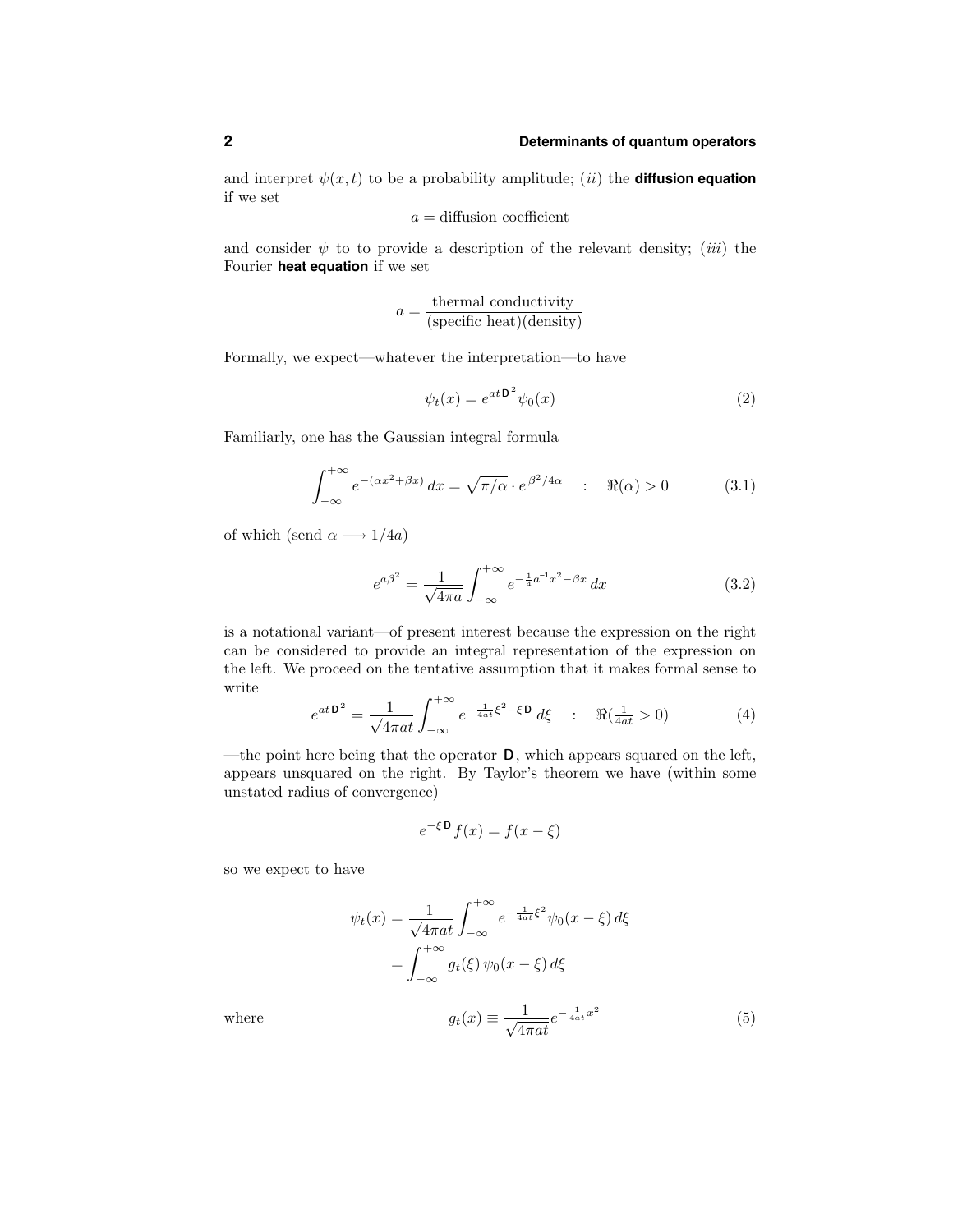## **Free particle propagator 3**

A final change of variables  $\xi \mapsto y = x - \xi$  gives

$$
\psi_t(x) = \int_{-\infty}^{+\infty} g_t(x - y) \psi_0(y) dy \tag{6}
$$

The function  $\psi_t(x)$  thus produced satisfies (1) because each member of the y-parameterized family of functions  $g_t(x - y)$  does:

$$
\frac{\partial}{\partial t}g_t(x-y) = a\mathbf{D}^2 g_t(x-y) \tag{7.1}
$$

And

$$
\lim_{t \downarrow 0} \psi_t(x) = g_0(x) \quad \text{because} \quad \lim_{t \downarrow 0} g_t(x - y) = \delta(x - y) = \delta(y - x) \tag{7.2}
$$

The functions  $g_t(x - y)$  are the so-called "fundamental solutions" of the linear partial differential equation (1). We might write

$$
g_{t-t_0}(x-x_0) = G(x, t; x_0, t_0)
$$

to cast (6) into the form

$$
\psi_t(x) = \int_{-\infty}^{+\infty} G(x, t; x_0, t_0) \psi_0(x_0) dx_0
$$
 (8)

to emphasize that the fundamental solution is precisely the Green's function of the differential equation in question.

The prefactor

$$
\frac{1}{\sqrt{4\pi at}}
$$

provides a trivial instance of the kind of object that the theory of functional determinants has been designed to evaluate.

**Higher-dimensional generalization.** Let  $D^2$  be interpreted now to mean

$$
\mathbf{D}^2 = \nabla \cdot \mathbb{A} \nabla \quad \text{where} \quad \nabla \equiv \begin{pmatrix} \partial_1 \\ \partial_2 \\ \vdots \\ \partial_n \end{pmatrix} \quad \text{with} \quad \partial_i \equiv \frac{\partial}{\partial x_i}
$$

and where  $A$  is a real symmetric  $n \times n$  matrix (additional properties yet to be specified). In the case  $\mathbb{A} = \mathbb{I}$  the second-order differential operator  $\mathbb{D}^2$  reduces to the familiar Laplacian:  $\nabla^2 \equiv \nabla \cdot \nabla$ . Now, in straightforward generalization of  $(3)$ —*i.e.*, of

$$
\int_{-\infty}^{+\infty} e^{-\alpha x^2 \pm \beta x} dx = \sqrt{\frac{\pi}{\alpha}} \exp \left\{ \frac{1}{4} \beta \alpha^{-1} \beta \right\}
$$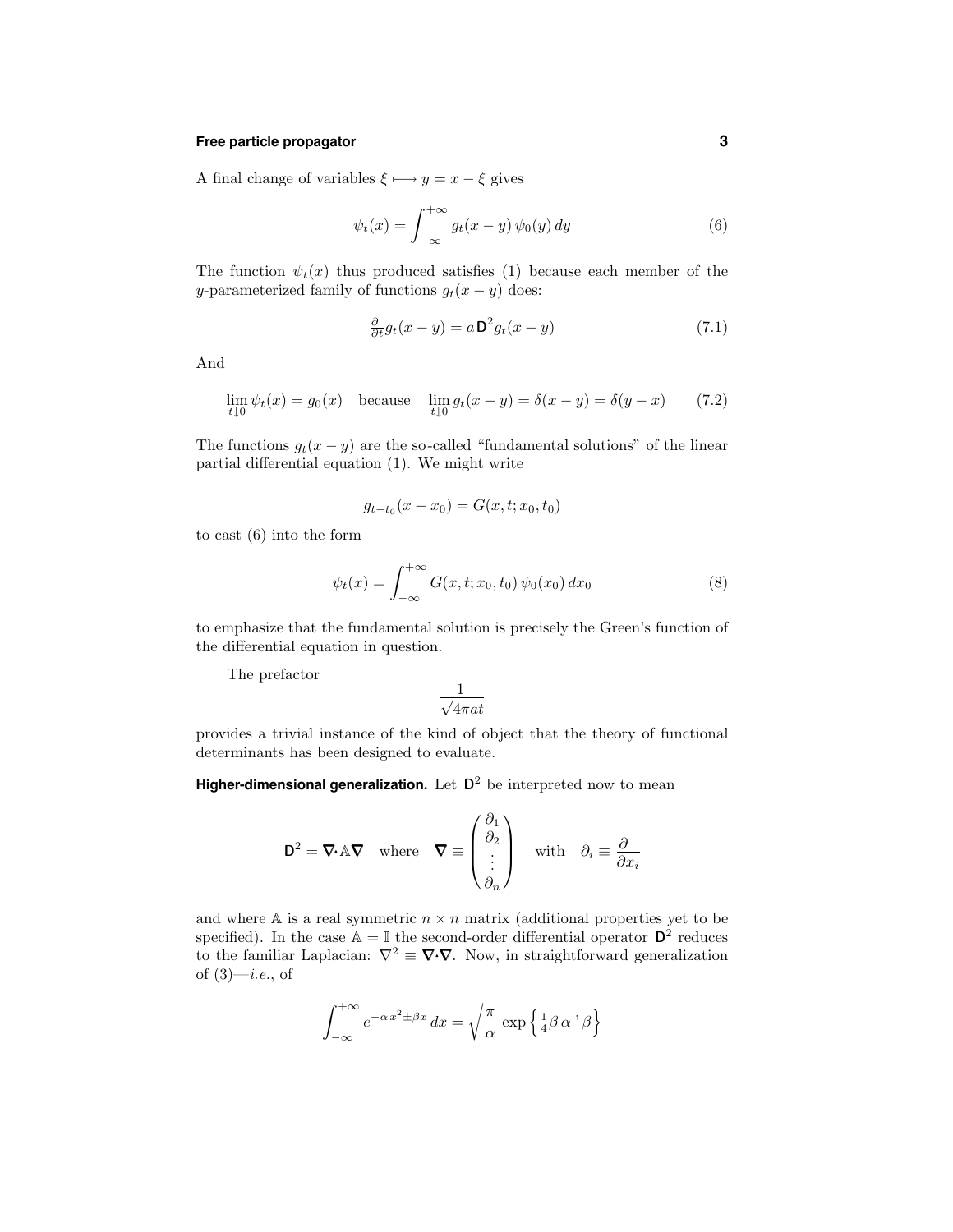—one has $3$ 

$$
\iint \cdots \int_{-\infty}^{+\infty} e^{-x^i A_{ij} x^j \pm b_i x^i} d^n x = \sqrt{\frac{\pi^n}{\det \|A_{ij}\|}} e^{\frac{1}{4} b_i A^{ij} b_j}
$$

where  $||A^{ij}|| \equiv ||A_{ij}||^{-1}$  and summation on repeated indices is understood, and to assure convergence we have had to assume that all the (necessarily real) eigenvalues of A are positive. More neatly,

$$
\iint \cdots \int_{-\infty}^{+\infty} e^{-\boldsymbol{x} \cdot \mathbf{A} \cdot \boldsymbol{x}} \pm \boldsymbol{b} \cdot \boldsymbol{x} \, d^n x = \sqrt{\frac{\pi^n}{\det \mathbf{A}}} \, e^{\frac{1}{4} \boldsymbol{b} \cdot \mathbf{A}^{-1} \boldsymbol{b}} \tag{9}
$$

or again (send  $\mathbb{A} \longmapsto \frac{1}{4} \mathbb{B}^{-1}$ )

$$
e^{\mathbf{b}\cdot\mathbb{B}\mathbf{b}}=\frac{1}{\sqrt{(4\pi)^n\det\mathbb{B}}}\iint\cdots\int_{-\infty}^{+\infty}e^{-\frac{1}{4}\mathbf{x}\cdot\mathbb{B}^{-1}\mathbf{x}}\pm\mathbf{b}\cdot\mathbf{x}\,d^nx
$$

on which basis we expect to have (at least formally)

$$
e^{t\mathbf{\nabla}\cdot\mathbf{A}\mathbf{\nabla}} = \frac{1}{\sqrt{(4\pi t)^n \det \mathbf{A}}} \iint \cdots \int_{-\infty}^{+\infty} e^{-\frac{1}{4t}} \mathbf{\xi} \cdot \mathbf{A}^{-1} \mathbf{\xi} - \mathbf{\xi} \cdot \mathbf{\nabla} d^n \mathbf{\xi}
$$
 (10)

from which we recover (4) in the one-dimensional case. The multi-variable Taylor theorem provides (again within some unstated radius of convergence)

$$
e^{-\xi \cdot \nabla} f(\mathbf{x}) = f(\mathbf{x} - \xi)
$$

so we expect the solution of

$$
\partial_t \psi(\boldsymbol{x},t) = (\boldsymbol{\nabla} \cdot \mathbb{A} \boldsymbol{\nabla}) \psi(\boldsymbol{x},t) \quad : \quad \psi(\boldsymbol{x},0) = \psi_0(\boldsymbol{x})
$$

to be expressible

$$
\psi(\mathbf{x},t) = e^{t\mathbf{\nabla}\cdot\mathbf{A}\mathbf{\nabla}}\psi(\mathbf{x},0)
$$
  
= 
$$
\iint \cdots \int_{-\infty}^{+\infty} g_t(\boldsymbol{\xi})\psi_0(\mathbf{x}-\boldsymbol{\xi}) d\xi_1 \cdots d\xi_n
$$
 (12)

where now

$$
g_t(\mathbf{x}) \equiv \frac{1}{\sqrt{(4\pi t)^n \det \mathbf{A}}} e^{-\frac{1}{4t}} \mathbf{x} \cdot \mathbf{A}^{-1} \mathbf{x}
$$
 (13)

 $\frac{3}{3}$  See page 32 in my QUANTUM MECHANICS (1967/68), or (for example) http://en.wikipedia.org/wiki/Gaussian integral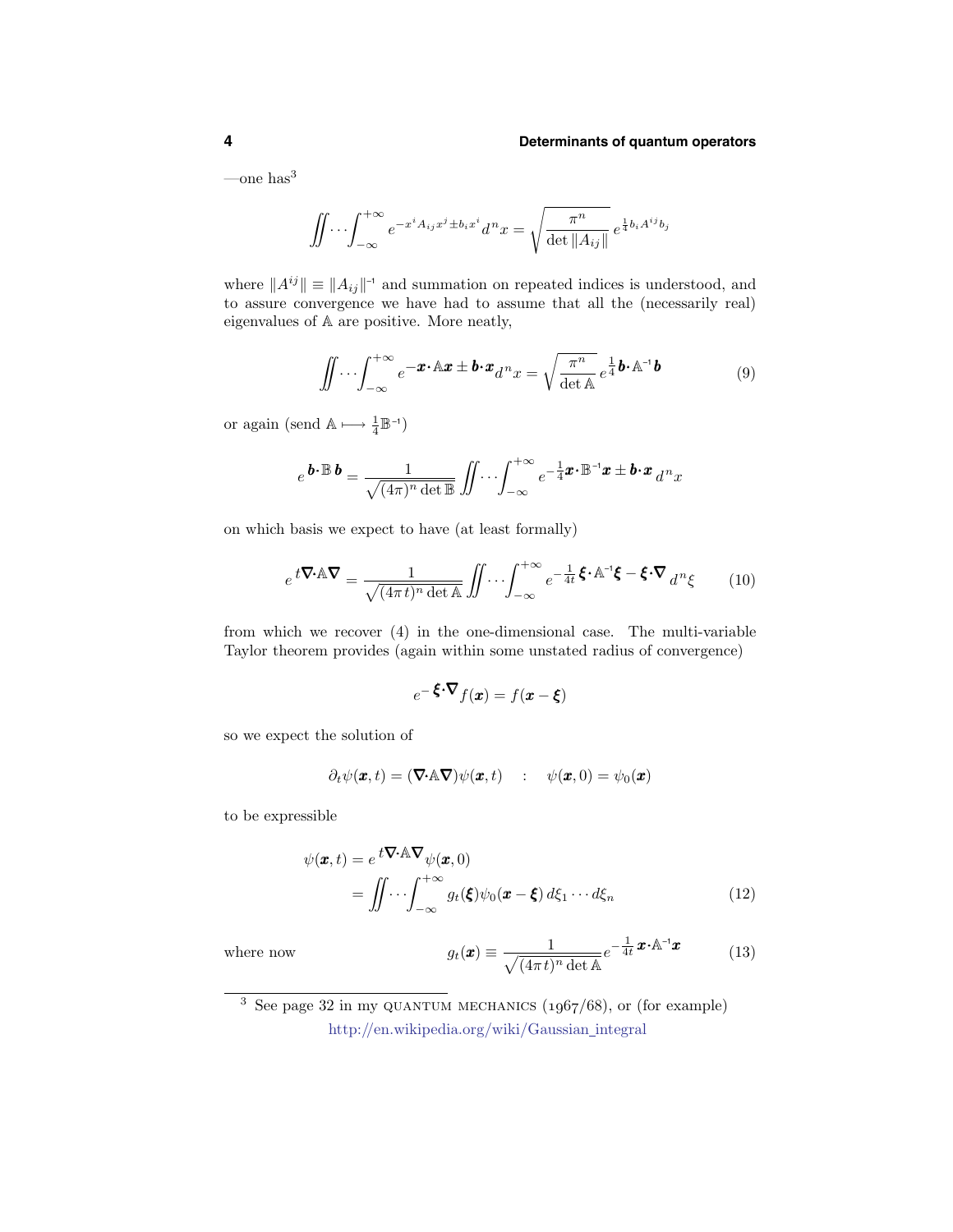## **Problems that arise when** n **is very large 5**

If A were diagonal

$$
\mathbb{A} = \begin{pmatrix} a_1 & 0 & \cdots & 0 \\ 0 & a_2 & \cdots & 0 \\ \vdots & \vdots & \ddots & \vdots \\ 0 & 0 & \cdots & a_n \end{pmatrix}
$$

—which can in principle always be achieved by a rotational change of variables then (13) assumes the especially transparent form

$$
g_t(\boldsymbol{x}) = \prod_{i=1}^n \frac{1}{\sqrt{4\pi a_i t}} e^{-x_i(4a_i t)^{-1}x_i}
$$

In such cases, the *n*-dimensional problem resolves into what are essentially  $n$ copies of the one-dimensional problem.<sup>4</sup>

**Problems that arise when**  $n$  is very large. When  $n$  is very large (and especially in the limit  $n \to \infty$ ) and spectral information is absent, the use of (13) presents two closely related problems:

- 1) the definition of det A (which involves a sum over signed permutations) becomes unworkable, and
- 2) so also (for similar reason) does the matrix-theoretic construction of A. Looking first to the former problem, we if we were in position to write

$$
\mathbb{A}=\exp\mathbb{L}
$$

then we would have

$$
\det \mathbb{A} = \exp \{ \text{tr} \, \mathbb{L} \} \tag{14}
$$

which, if one commands (say) L=RandomReal  $[\{0,1\},\{5,5\}]$  to construct a random  $5 \times 5$  with random elements drawn from the interval  $\{0, 1\}$ , is readily verified by calculation. The identity (14) presents this advantage: evaluation of trL involves no permutational combinatorics—is straightforward whatever the dimension of L.

If spectral information were available, one would have

$$
\det \mathbb{A} = \prod_i a_i
$$

whence  $\log \det A = \sum$ 

<sup>4</sup> My "essentially" becomes "literally" when and only when the initial value of  $\psi(\mathbf{x},t)$  factors:

i

 $\log a_i$ 

$$
\psi(\pmb{x},t)=\prod_{i=1}^n f_i(x_i)
$$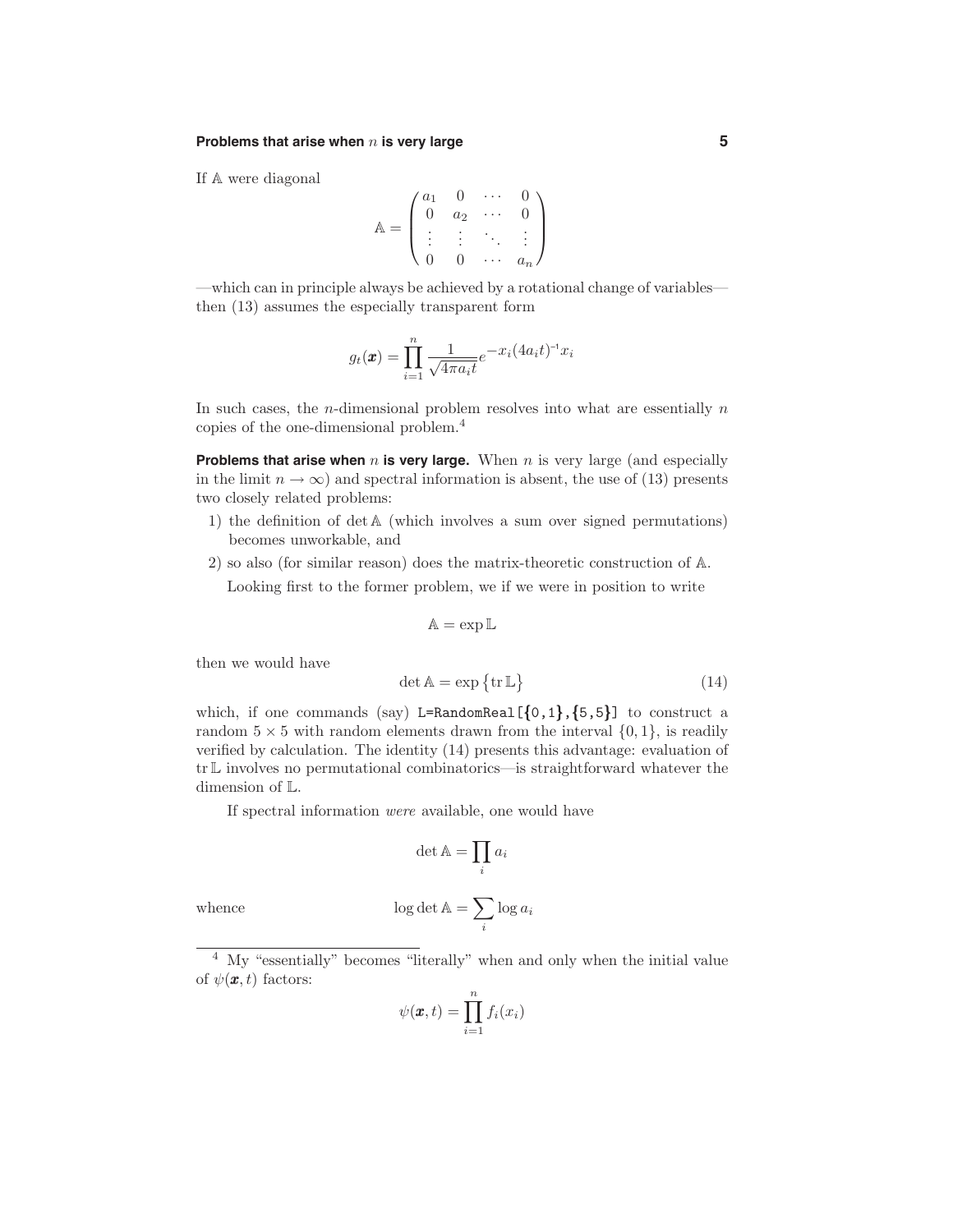Now the non-obvious step which Kirsten  $\&$  Loya<sup>1</sup> take in the introduction to their paper, and which appears to be entirely characteristic of work in this field: trivially  $a^{-s} = e^{-s \log a}$ , so

$$
\frac{d}{ds}a^{-s} = -e^{-s \log a} \log a
$$

$$
\downarrow
$$

$$
= -\log a \quad \text{at} \quad s = 0
$$

and we have

$$
\log \det \mathbb{A} = -\left\{ -\sum_{i} \log a_i \right\}
$$

$$
= -\frac{d}{ds} \sum_{i} a_i^{-s} \Big|_{s=0}
$$

Enlarging upon the definition of the Riemann ζ-function

$$
\zeta_{\text{Riemann}}(s) \equiv \sum_{n=1}^{\infty} n^{-s}
$$

we define

$$
\zeta_{\mathbb{A}}(s) \equiv \sum_{i=1}^{\infty} a_i^{-s} \tag{15}
$$

which gives back  $\zeta_{\text{Riemann}}(s)$  in the special case  $a_i = i$ :  $(i = 1, 2, 3, ...)$ . In this notation

$$
\log \det \mathbb{A} = -\frac{d}{ds} \zeta_{\mathbb{A}}(s) \Big|_{s=0}
$$
  
=  $-\zeta'_{\mathbb{A}}(0)$   
 $\text{L}$   

$$
\det \mathbb{A} = \exp \{-\zeta'_{\mathbb{A}}(0)\}\
$$
 (16)

Comparison with (14) supplies  $-\zeta_{\mathbb{A}}(0) = \text{tr} \log \mathbb{A}$ . These equations are pretty, but become useful only if one is in position to speak without knowledge of the A-spectrum about relevant properties of the function  $\zeta_{\mathbb{A}}(s)$ .

The preceding remarks have nothing per se to do with quantum mechanics, but do have quantum mechanical applications, and it is in the latter context that—for the reason just stated—one acquires interest in the general theory of quantum ζ-functions. 5

$$
Z(s) = \sum_{i} E_i^{-s}
$$

can sometimes be evaluated exactly even though not a single eigenvalue  $E_i$  is known. He himself concentrates on cases in which s assumes (not arbitrary complex, but) integral values.

<sup>5</sup> Richard Crandall, in "On the quantum zeta function," J. Phys. A: Math. Gen. 29, 6795–6816 (1996), draws attention to the remarkable fact that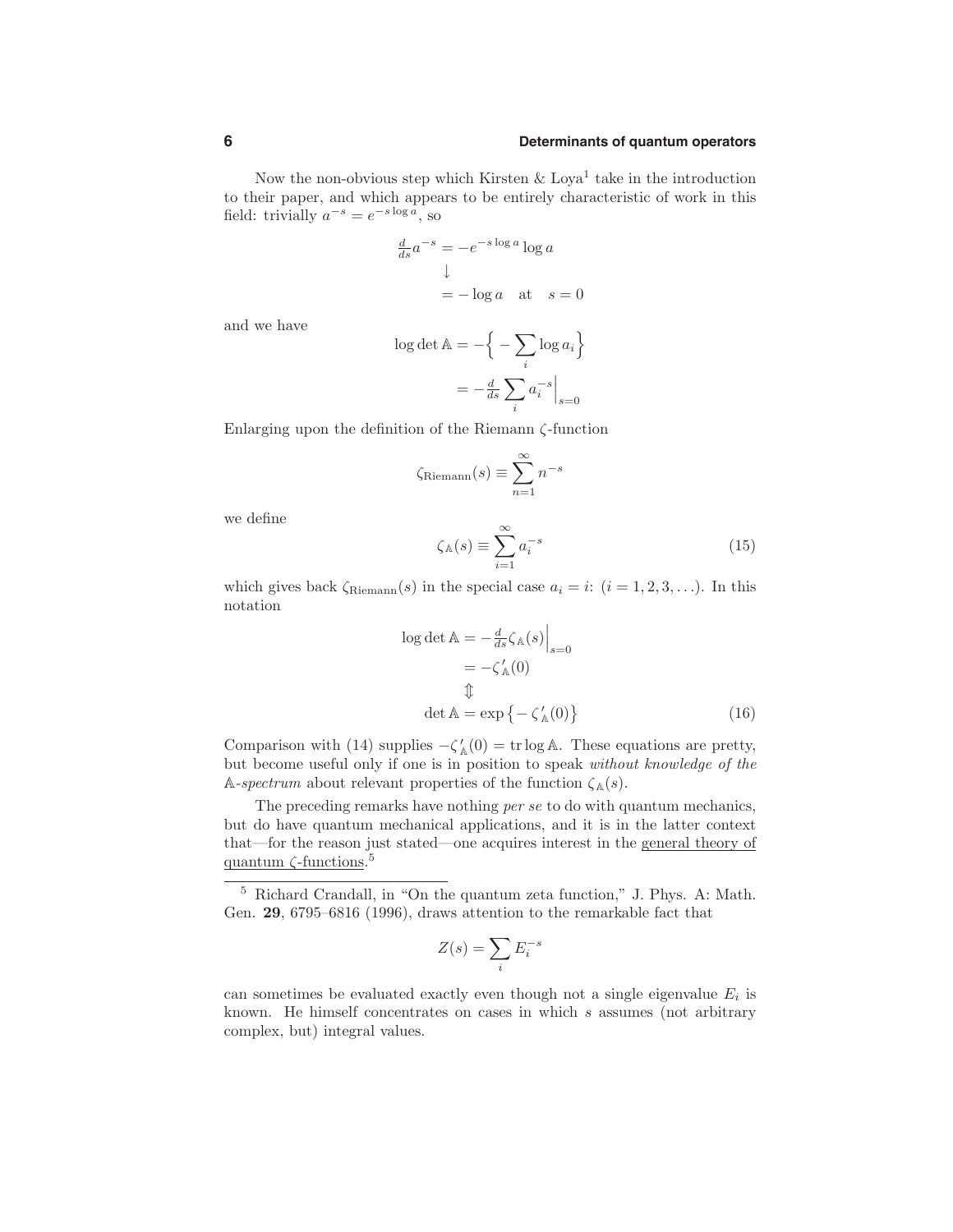## **The quantum connection 7**

**Basic notions.** The dynamical evolution of an arbitrary quantum state  $|\psi\rangle$  is accomplished by action

$$
|\psi)_{t_0}\longmapsto |\psi)_{t_1}=\mathbf{U}(t_1,t_0)|\psi)_{t_0}
$$

of a unitary operator of which these are fundamental properties:

$$
\mathbf{U}(t_0, t_0) = \mathbf{I} \tag{17.1}
$$

$$
\mathbf{U}(t_2, t_0) = \mathbf{U}(t_2, t_1) \mathbf{U}(t_1, t_0)
$$
\n(17.2)

Differentiation of the unitarity condition  $\mathbf{U}(t,t_0)\mathbf{U}^{t}(t,t_0) = \mathbf{I}$  establishes that necessarily  $\mathbf{U}(t,t_0)$  satisfies a differential equation of the form

$$
i\hbar \frac{\partial}{\partial t} \mathbf{U} = \mathbf{H} \mathbf{U} \quad : \quad \mathbf{H} \text{ hermitian, with } [\mathbf{H}] = \text{ENERGY} \tag{18}
$$

of which the Schrödinger equation

$$
i\hbar\frac{\partial}{\partial t}|\psi)_t = \mathbf{H}|\psi)_t
$$

is an immediate corollary. If the operator H (physically, the "Hamiltonian") is time-independent, one has

$$
\mathbf{U}(t, t_0) = e^{\beta (t - t_0) \mathbf{H}} \qquad : \qquad \beta \equiv -i/\hbar \tag{19}
$$

In the  $x$ -representation we have

$$
(x|\psi)_t = \int (x|\mathbf{U}(t,t_0)|x_0)dx_0(x_0|\psi_0)
$$

which differs only notationally from  $(8)$ , and supplies a description of the Green's function  $G(x,t;x_0,t_0)$  (or "propagator"  $K(x,t;x_0,t_0)$  as it is usually called/denoted in the quantum literature):

$$
K(x, t; x_0, t_0) = (x | \mathbf{U}(t, t_0) | x_0)
$$
\n(20)

The composition law (17.2) permits one to write

$$
K(x, t; x_0, t_0) = \int (x|\mathbf{U}(t, t_1)|x_1) dx_1(x_1|\mathbf{U}(t_1, t_0)|x_0) : t > t_1 > t_0
$$
  
= 
$$
\int K(x, t; x_1, t_1) dx_1 K(x_1, t_1; x_0, t_0)
$$
 (21)

In continuation of this basic refinement process, we resolve the interval  $\{t,t_0\}$ into  $N+1$  subintervals, each of duration

$$
\tau = \frac{t-t_0}{N+1}
$$

 $t_0 < t_1 = t_0 + \tau < \cdots < t_n = t_0 + n\tau < \cdots < t_N = t_0 + N\tau < t_{N+1} \equiv t$ 

and as a generalization of (21) have

$$
K(x,t;x_0,t_0)
$$
\n
$$
= \underbrace{\int \cdots \int}_{N\text{-fold}} K_{\tau}(x,x_N) dx_N \cdots dx_{n+1} K_{\tau}(x_{n+1},x_n) dx_n \cdots dx_1 K_{\tau}(x_1,x_0)
$$
\n
$$
(22)
$$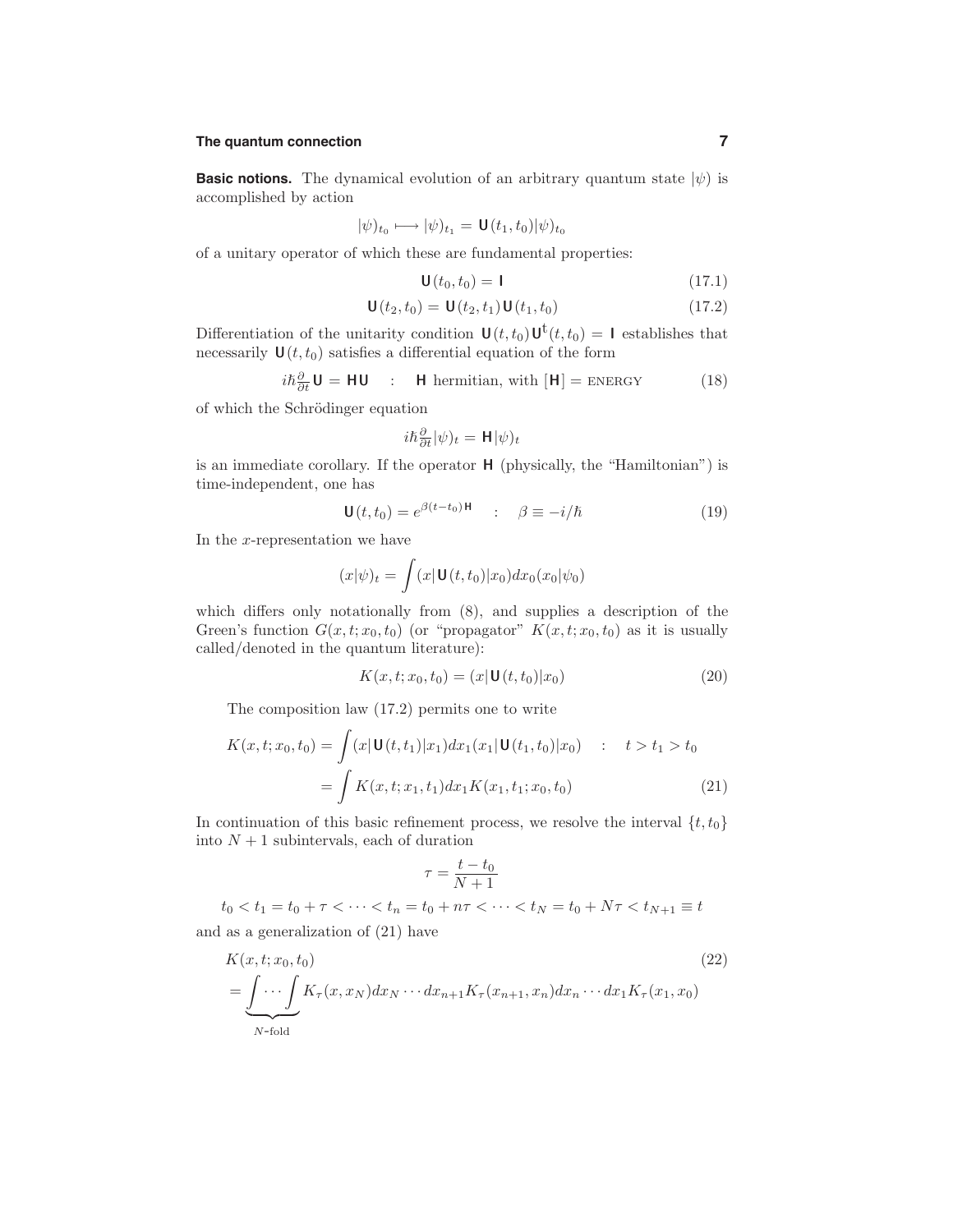where the functions  $K_\tau(x, y)$  are *short-time* propagators:

$$
K_{\tau}(x, y) = K(x, \tau; y, 0) = (x|e^{\beta \tau \mathbf{H}}|y)
$$
\n(23)

At cost of a complication of the form  $\int \longrightarrow \int \int \cdots \int$  we have placed ourselves in position to make use of the fact (which Dirac was the first to notice, and Feynman was the first to exploit) that the quantum object  $K_\tau(x, y)$  can be assembled from material provided by *classical* mechanics.<sup>6</sup>

Look to the case

$$
\mathbf{H}_{\text{free particle}} = \frac{1}{2m} \mathbf{p}^2 \tag{24}
$$

Drawing upon the completeness of the **p**-eigenfunctions  $|p\rangle$ 

$$
\int |p) dp(p| = 1
$$

we have<sup>7</sup>

$$
(x|e^{\beta \tau \mathbf{H}}|y) = \int (x|e^{\beta \tau \mathbf{H}}|p)dp(p|y)
$$
  
= 
$$
\int e^{(\beta \tau/2m)p^2}(x|p)dp(p|y)
$$
  
= 
$$
\frac{1}{h} \int e^{(\beta \tau/2m)p^2} e^{\beta(x-y)p} dp
$$

which by formal appeal<sup>8</sup> to the Gaussian integral formula  $(3.1)$  gives

$$
= \sqrt{\frac{m}{ih\tau}} \exp\left\{\frac{i}{\hbar} \frac{m}{2} \frac{(x-y)^2}{\tau}\right\} \tag{25}
$$

quantum mechanics becomes classical in the short term

was recognized only later (Dirac/Feynman).

<sup>7</sup> Use  $(x|p) = \frac{1}{\sqrt{h}}e^{\frac{i}{h}px}$ , which are orthonormal in the sense

$$
(p|q) = \int (p|x)dx(x|q) = \delta(p-q)
$$

<sup>8</sup> The substitution  $\alpha \mapsto i\tau/\hbar 2m$  places one in violation of the condition  $\Re(\alpha) > 0$ . Feynman addressed this problem by sending  $\frac{1}{\hbar} \mapsto \frac{1}{\hbar} - i\epsilon$  and setting  $\epsilon \downarrow 0$  at the end of the calculation. The generally preferred practice today is to complexify time  $t \mapsto t' = -i\theta$ , and to obtain real-time results by analytic continuation.

<sup>&</sup>lt;sup>6</sup> The sense in which quantum mechanics becomes classical in the limit  $\hbar \downarrow 0$ was recognized/stated almost immediately after publication of the Schödinger equation, by Wentzel, Kramers and Brillouin—independent co-inventors of the WKB "semi-classical approximation"  $(1926)$ , the analytical essence of which was recognized later to have been introduced into the mathematical literature by Liouville and Green as early as  $1837$ . That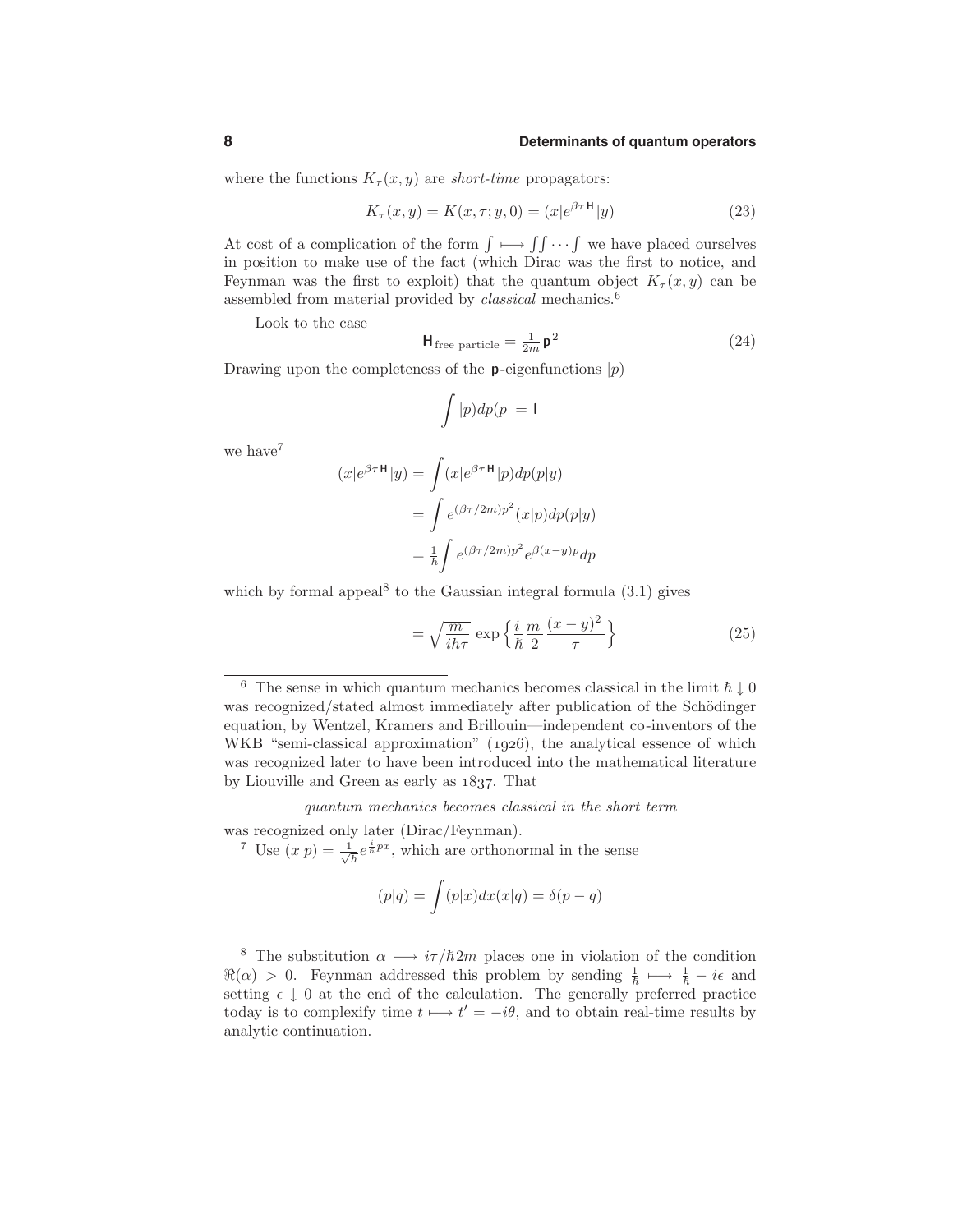## **The quantum connection 9**

As a first step toward the implementation of (22) we compute

$$
\int (x|e^{\beta \tau} \mathbf{H}|\xi) d\xi (\xi|e^{\beta \tau} \mathbf{H}|y) \n= \left(\sqrt{\frac{m}{ih\tau}}\right)^2 \int \exp\left\{\frac{i}{\hbar} \frac{m}{2} \frac{(x-\xi)^2 + (\xi - y)^2}{\tau}\right\} d\xi \n= \left(\sqrt{\frac{m}{ih\tau}}\right)^2 \sqrt{\frac{ih\tau}{2m}} \exp\left\{\frac{i}{\hbar} \frac{m}{2} \frac{(x - y)^2}{2\tau}\right\} \n= \sqrt{\frac{m}{ih2\tau}} \exp\left\{\frac{i}{\hbar} \frac{m}{2} \frac{(x - y)^2}{2\tau}\right\} \n= (x|e^{\beta 2\tau} \mathbf{H}|y)
$$
\n(26.1)

More generally

$$
\int (x|e^{\beta t_1 \mathbf{H}} |\xi) d\xi (\xi|e^{\beta t_2 \mathbf{H}} |y) \n= \sqrt{\frac{m}{iht_1}} \sqrt{\frac{m}{iht_2}} \int \exp \left\{ \frac{i}{\hbar} \frac{m}{2} \left[ \frac{(x-\xi)^2}{t_1} + \frac{(\xi-y)^2}{t_2} \right] \right\} d\xi \n= \sqrt{\frac{m}{iht_1}} \sqrt{\frac{m}{iht_2}} \sqrt{\frac{i\hbar}{m} \frac{t_1 t_2}{t_1 + t_2}} \exp \left\{ \frac{i}{\hbar} \frac{m}{2} \frac{(x-y)^2}{t_1 + t_2} \right\} \n= \sqrt{\frac{m}{i\hbar(t_1 + t_2)}} \exp \left\{ \frac{i}{\hbar} \frac{m}{2} \frac{(x-y)^2}{t_1 + t_2} \right\} \n= (x|e^{\beta (t_1 + t_2) \mathbf{H}} |y)
$$
\n(26.2)

Equations (26) display a "structural persistence" property which is not at all typical of Hamiltonians-in-general, and in the case  $H_{\text{free particle}}$  renders the complicated

$$
\lim_{N\uparrow\infty}\iint\cdots\int
$$

process called for on the right side of (22) superfluous: immediately

$$
K(x, t; x_0, t_0) = K_{t-t_0}(x, x_0) = \sqrt{\frac{m}{ih(t-t_0)}} \exp\left\{\frac{i}{\hbar} \frac{m}{2} \frac{(x-x_0)^2}{t-t_0}\right\} \tag{27}
$$

This conforms precisely to the result obtained at (6), where we in effect had

$$
K(x, t, y, 0) = \frac{1}{\sqrt{4\pi a t}} e^{-\frac{1}{4at}(x-y)^2} \Big|_{a=i\hbar/2m}
$$

Suppose we were ignorant of the exceptional free particle circumstance just noted, determined to proceed as  $(22)$  asks us to. At stage  $N = 5$  we would—by

$$
(x - \xi_5)^2 + \sum_{k=1}^5 (\xi_{k+1} - \xi_k)^2 + (\xi_1 - y)^2 = x^2 + y^2 + \xi \cdot \mathbb{A} \xi - \mathbf{b} \cdot \xi
$$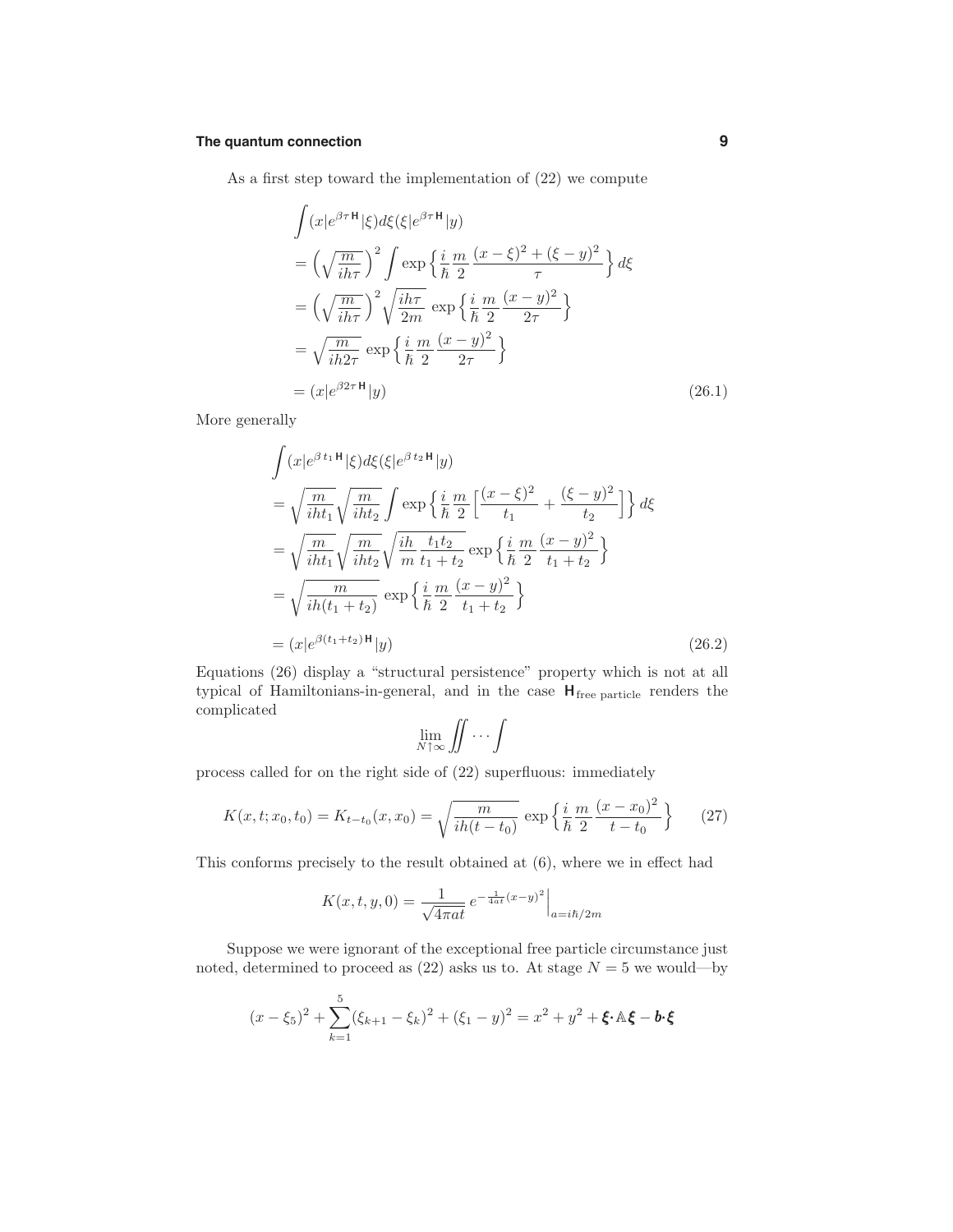$$
\boldsymbol{\xi} = \begin{pmatrix} \xi_1 \\ \xi_2 \\ \xi_3 \\ \xi_4 \\ \xi_5 \end{pmatrix}, \quad \mathbb{A} = \begin{pmatrix} 2 & -1 & 0 & 0 & 0 \\ -1 & 2 & -1 & 0 & 0 \\ 0 & -1 & 2 & -1 & 0 \\ 0 & 0 & -1 & 2 & -1 \\ 0 & 0 & 0 & -1 & 2 \end{pmatrix}, \quad \boldsymbol{b} = \begin{pmatrix} 2y \\ 0 \\ 0 \\ 0 \\ 2x \end{pmatrix}
$$

—be looking at

$$
\mathcal{K}_6 \equiv \left(\sqrt{\frac{m}{ih\tau}}\right)^6 e^{-\alpha(x^2+y^2)} \iiint\!\!\!\iiint e^{-\alpha(\xi \cdot \mathbb{A} \xi - \mathbf{b} \cdot \xi)} d\xi_1 \cdots d\xi_5
$$

where  $\tau = \frac{1}{6} t$  and  $\alpha = -(i/\hbar)(m/2\tau) = \pi(m/ih\tau)$ . Drawing upon the Gaussian integral formula (9) we have

$$
\iiint e^{-\alpha(\boldsymbol{\xi}\cdot\mathbb{A}\boldsymbol{\xi}-\boldsymbol{b}\cdot\boldsymbol{\xi})} d\xi_1\cdots d\xi_5 = \sqrt{\frac{\pi^5}{\det(\alpha\mathbb{A})}} e^{\frac{1}{4}(\alpha\boldsymbol{b})\cdot(\alpha\mathbb{A})^{-1}(\alpha\boldsymbol{b})}
$$

So special is the structure of  $\pmb{b}$  that we need compute only the corner elements of 5

$$
(\alpha \mathbb{A})^{-1} = \alpha^{-1} \begin{pmatrix} \frac{5}{6} & \bullet & \bullet & \bullet & \frac{1}{6} \\ \bullet & \bullet & \bullet & \bullet & \bullet \\ \bullet & \bullet & \bullet & \bullet & \bullet \\ \frac{1}{6} & \bullet & \bullet & \bullet & \frac{5}{6} \end{pmatrix}
$$

Also

$$
\det(\alpha \mathbb{A}) = 6\alpha^5
$$

The results now in hand supply

$$
\mathcal{K}_6 = (\sqrt{\alpha/\pi})^6 e^{-\alpha(x^2 + y^2)} \sqrt{\frac{\pi^5}{6\alpha^5}} e^{\frac{1}{6}\alpha(5x^2 + 3xy + 5y^2)} \n= \sqrt{\alpha/6\pi} e^{-(\alpha/6)(x - y)^2} \n= \sqrt{\frac{m}{ih6\tau}} \exp\left\{\frac{i}{\hbar} \frac{m}{2} \frac{(x - y)^2}{6\tau}\right\}\Big|_{\tau = \frac{1}{6}t}
$$

To evaluate  $\mathcal{K}_N$  one needs to know that (as follow from some simple recursion relations: see my QUANTUM MECHANICS  $(1967/68)$ , pages 33-42)

$$
(\alpha \mathbb{A})^{-1} = \alpha^{-1} \begin{pmatrix} \frac{N-1}{N} & \bullet & \bullet & \bullet & \frac{1}{N} \\ \bullet & \bullet & \bullet & \bullet & \bullet \\ \bullet & \bullet & \bullet & \bullet & \bullet \\ \frac{1}{N} & \bullet & \bullet & \bullet & \frac{N-1}{N} \end{pmatrix} : (N-1) \times (N-1)
$$

$$
\det(\alpha \mathbb{A}) = N\alpha^{N-1}
$$

The argument proceeds along otherwise identical lines, and leads to an identical result.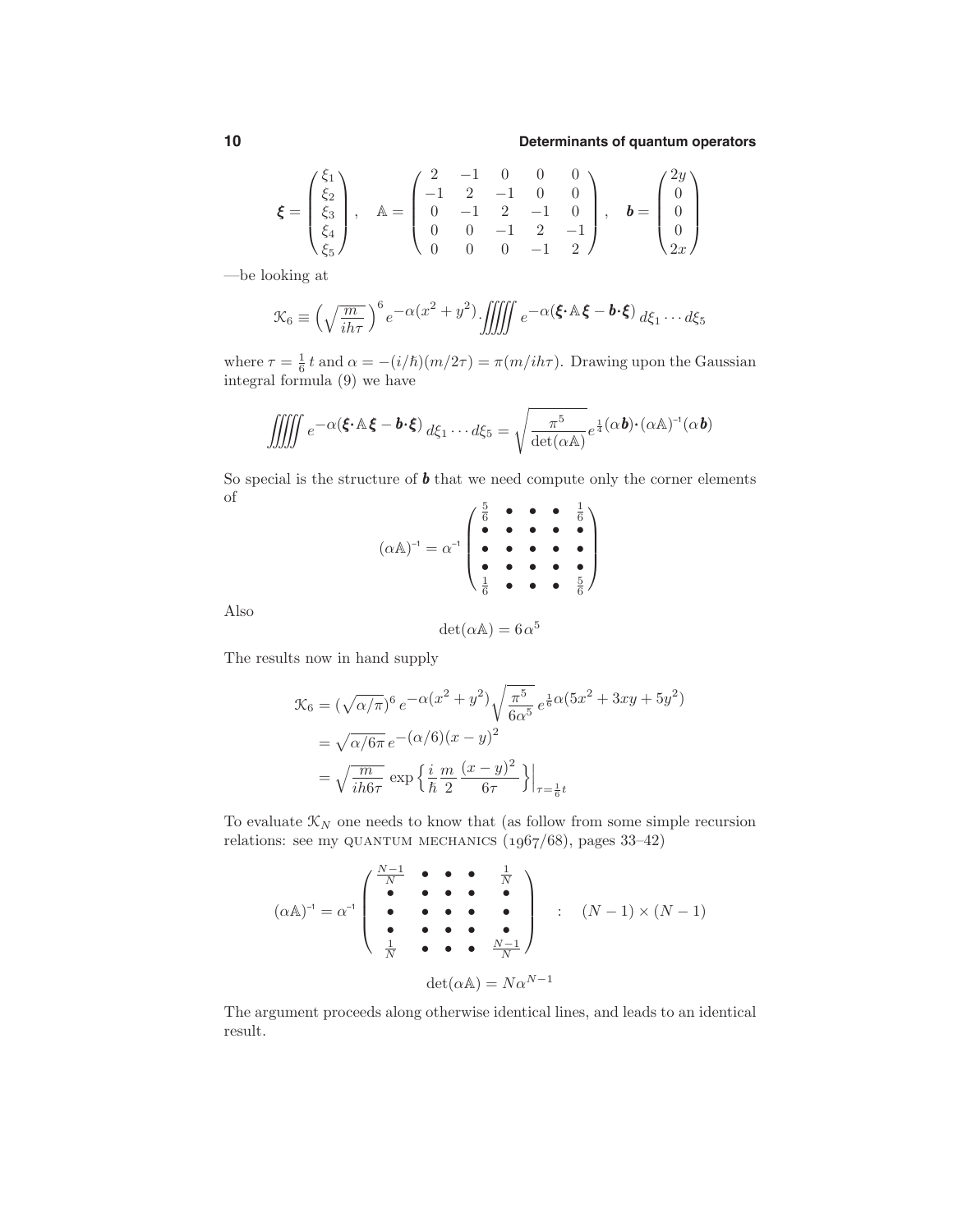#### **Propagators of quantum motion in the presence of a potential 11**

The preceding demonstration that the free particle propagator—which can be obtained by the simplest of means—can also be obtained by relatively complicated means would, on its face, hardly seem to constitute progress. But when one looks to systems more complicated/interesting than  $H_{\text{free}} = \frac{1}{2m} p^2$ the simplest modes of argument generally fail, and the relatively robust "complicated modes of argument" acquire fresh interest.

**Propagators of quantum motion in the presence of a potential.** I review several alternative ways of constructing the propagator when  $H = H(p, x)$  and when, more particularly, the Hamiltonian has the commonly encountered form

$$
\mathbf{H} = \frac{1}{2m}\mathbf{p}^2 + V(\mathbf{x})
$$

Suppose first of all that one has solved the time-independent eigenvalue problem:

$$
\mathbf{H}|n) = E_n|n\rangle\tag{28}
$$

Then

$$
\mathbf{U}(t) = e^{\beta t \mathbf{H}} = \sum_{m} \sum_{n} |m\rangle (m|e^{\beta t \mathbf{H}}|n\rangle (n) = \sum_{n} |n\rangle e^{\beta t E_n} (n)
$$

supplies

$$
K(x,t;y,0) = (x|\mathbf{U}(t)|y) = \sum_{n} \psi_n^*(x)e^{\beta t E_n} \psi_n(y)
$$

$$
= \sum_{n} \psi_n^*(x)e^{-i\omega_n t} \psi_n(y) \tag{29}
$$

where  $\psi_n(y) \equiv (n|y)$  and  $\omega_n \equiv E_n/\hbar$ . The spectral representation (29) of the propagator sees important service in a great variety of applications, but presumes that one possesses all of the detailed spectral information (28).

I sketch now a relatively little known second line of attack that takes us closer to my intended objective. Suppose we were in possession of a function  $\mathcal{H}(x, p)$  with the property that it permits us to present the operator  $e^{-(i/\hbar)H\tau}$ in  $x p$ -ordered<sup>9</sup> form:

$$
e^{-(i/\hbar)\mathbf{H}\tau} = \mathbf{I} \left[ e^{-(i/\hbar)\mathcal{H}(x,p)\tau} \right]_{\mathbf{p}}
$$

<sup>9</sup> To illustrate both the concept and the way it will be notated, we have

$$
(\mathbf{x} + \mathbf{p})^2 = \mathbf{x}^2 + \mathbf{x}\mathbf{p} + \mathbf{p}\mathbf{x} + \mathbf{p}^2
$$
  

$$
\mathbf{x} \left[ (x+p)^2 \right]_{\mathbf{p}} = \mathbf{x}^2 + 2\mathbf{x}\mathbf{p} + \mathbf{p}^2
$$
  

$$
\neq \mathbf{p} \left[ (x+p)^2 \right]_{\mathbf{x}}
$$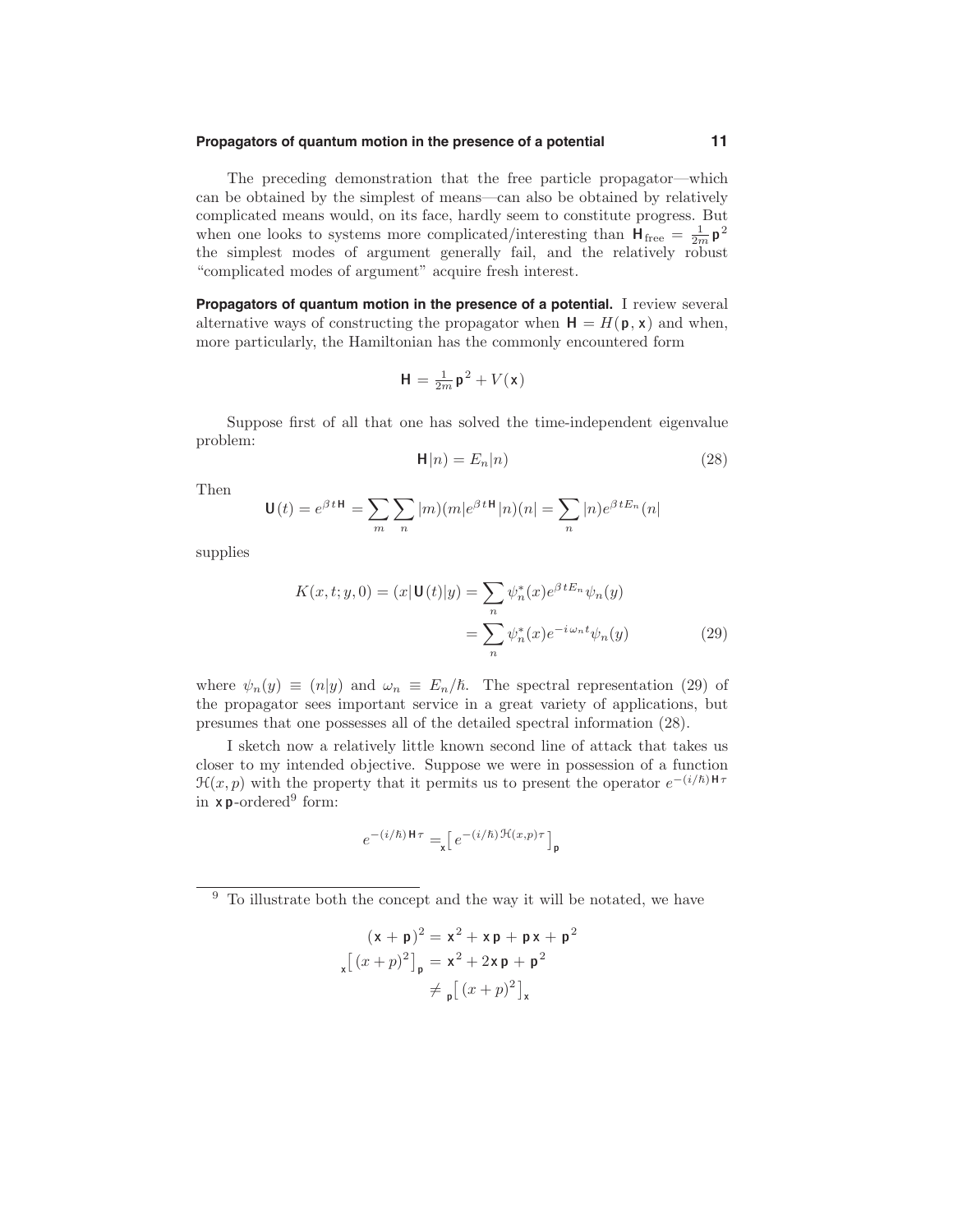We would then be in position to write

$$
K_{\tau}(x,y) = \int (x|_{\mathbf{x}} \Big[ e^{-(i/\hbar) \mathcal{H}(x,p)\tau} \Big]_{\mathbf{p}} |p) dp(p|y)
$$
  
\n
$$
= \int e^{-(i/\hbar) \mathcal{H}(x,p)\tau} (x|p) dp(p|y)
$$
  
\n
$$
= \frac{1}{\hbar} \int e^{-(i/\hbar) \mathcal{H}(x,p)\tau} e^{(i/\hbar)(x-y)p} dp
$$
  
\n
$$
= \frac{1}{\hbar} \int \exp \left\{ \frac{i}{\hbar} \Big[ p \frac{x-y}{\tau} - \mathcal{H}(x,p) \Big] \tau \right\} dp
$$
 (30)

The expression [etc.] is tantalizingly suggestive of the construction  $p\dot{x} - H(x, p)$ that, in conjunction with  $\dot{x} = \partial H/\partial p$ , serves in classical mechanics to produce the Lagrangian  $L(x, \dot{x})$ . Lending concrete substance to that observation turns out, however, to be a non-trivial undertaking.<sup>10</sup> It is easier to approach the seeming implication of (30) from another angle:

Let A and B be  $n \times n$  matrices. Then

$$
e^{\mathbb{A} + \mathbb{B}} \neq e^{\mathbb{A}} \cdot e^{\mathbb{B}}
$$
 unless  $\mathbb{A}$  and  $\mathbb{B}$  commute

The **Lie product formula** asserts that

$$
e^{\mathbb{A}+\mathbb{B}}=\lim_{N\uparrow\infty}\Big(e^{\mathbb{A}/N}\cdot e^{\mathbb{B}/N}\Big)^N
$$

Ask Mathematica to test the accuracy of this statement with random matrices; you will find that it checks out, but that the convergence is typically very slow. H. F. Trotter  $(1959)$  and T. Kato  $(1978)$  showed that the Lie formula pertains also to a broad class of linear operators, in which context it is known as the **Trotter product formula**<sup>11</sup>

$$
e^{\mathbf{A} + \mathbf{B}} = \lim_{N \uparrow \infty} \left( e^{\mathbf{A}/N} \cdot e^{\mathbf{B}/N} \right)^N
$$

Feynman wrote his thesis in  $1942$ , and published in  $1948$ , so was obliged to proceed in ignorance of the Trotter product formula,<sup>12</sup> which is now recognized to provide the most effective mathematical foundation of the "sum-over-paths" formalism. Assume the Hamiltonian to have the form  $H = T + V$ . Then

 $10$  See pages 49–50 in Chapter I of my ADVANCED QUANTUM TOPICS (2000).

<sup>&</sup>lt;sup>11</sup> See L. S. Schulman, *Techniques and Applications of Path Integration* ( $1981$ ), pages 9-12; http://en.wikipedia.org/wiki/Lie\_product\_formula.

<sup>&</sup>lt;sup>12</sup> Both Feynman and Trotter were at Princeton when they did the work in question, but Trotter wrote in the manner of a pure mathematician with no evident interest in applications, and made no reference to Feynman.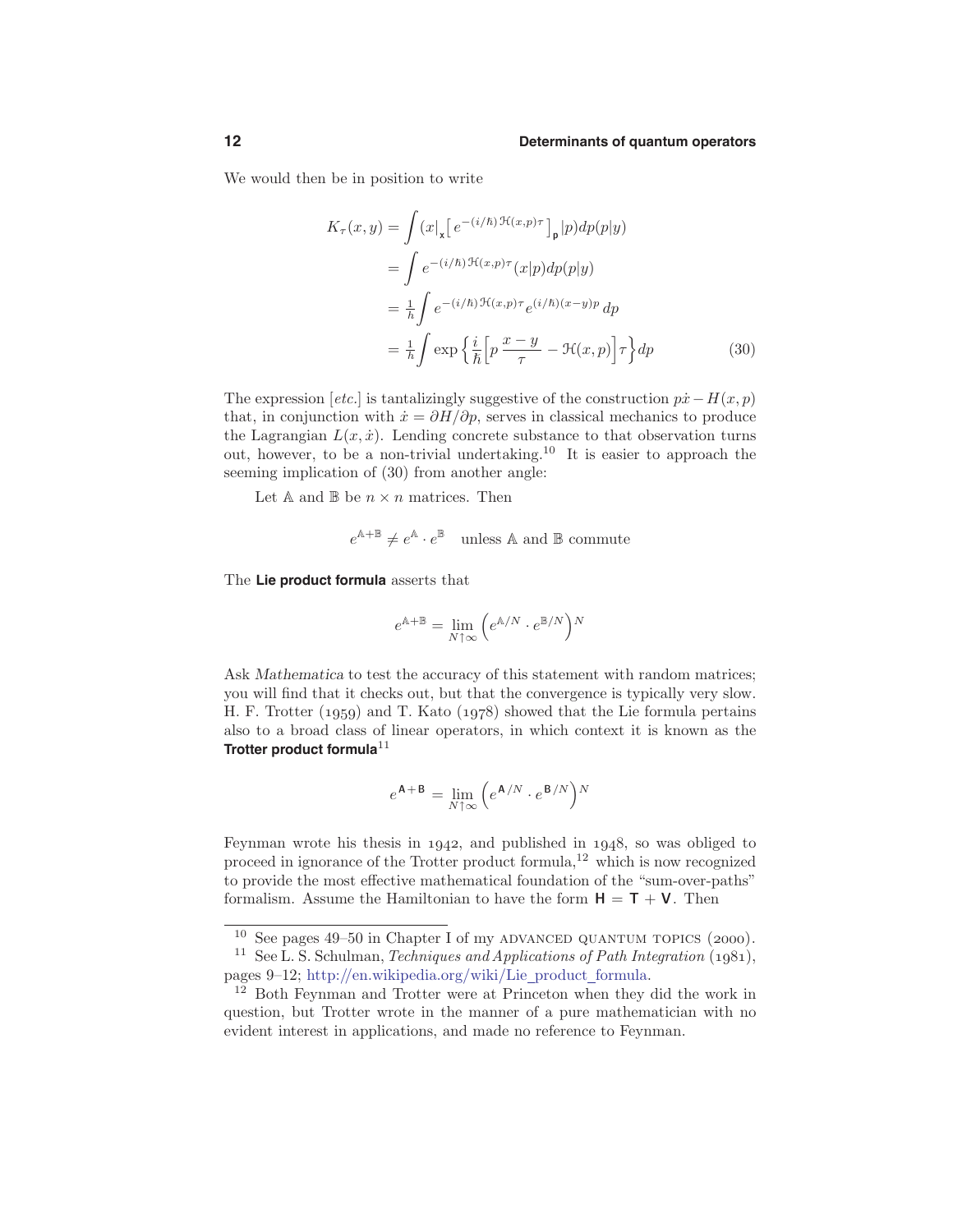$$
K(x,t;y,0) = (x|e^{\beta(\tau+\mathbf{V})t}|y)
$$
  
=  $\lim_{N \uparrow \infty} (x| [e^{\beta \tau \tau} \cdot e^{\beta \mathbf{V} \tau}]^N |y)$  :  $\tau = t/N$   
=  $\lim_{N \uparrow \infty} \int dx_1 \cdots dx_{N-1} \prod_{k=0}^{N-1} (x_{k+1}|e^{\beta \tau \tau} \cdot e^{\beta \mathbf{V} \tau} |x_k)$  (31)

where it is understood that  $|x_0| \equiv |y|$  and  $|x_N| \equiv |x|$ . Assume, moreover, that  $\mathbf{T} = T(\mathbf{p}) = \frac{1}{2m} \mathbf{p}^2$ ,  $\mathbf{V} = V(\mathbf{x})$  and use the mixed representation trick to obtain

$$
(x_{k+1}|e^{\beta \mathbf{T}\tau} \cdot e^{\beta \mathbf{V}\tau}|x_k) = \int (x_{k+1}|e^{\beta T(\mathbf{p})\tau}|p)dp(p|e^{\beta V(\mathbf{x})\tau}|x_k)
$$
  

$$
= \int e^{\beta T(\mathbf{p})\tau}(x_{k+1}|p)(p|x_k)dp \cdot e^{\beta V(x_k)\tau}
$$
  

$$
= \frac{1}{\hbar} \int e^{\beta \frac{1}{2m}p^2\tau + \beta p(x_{k+1} - x_k)}dp \cdot e^{\beta V(x_k)\tau}
$$
  

$$
= \sqrt{\frac{m}{i\hbar\tau}} \exp\left\{\frac{i}{\hbar} \left[\frac{m}{2}\left(\frac{x_{k+1} - x_k}{\tau}\right)^2 - V(x_k)\right]\tau\right\}
$$

where at the last step we have looked to (25) for evaluation of the Gaussian integral. Returning with this information to (31), we get

$$
K(x,t;y,0) = \lim_{N \uparrow \infty} \left(\frac{m}{ih\tau}\right)^{\frac{N}{2}} \int dx_1 \cdots dx_{N-1}
$$
\n
$$
\exp\left\{\frac{i}{\hbar} \sum_{k=0}^{N-1} \left[\frac{m}{2} \left(\frac{x_{k+1} - x_k}{\tau}\right)^2 - V(x_k)\right] \tau\right\}
$$
\n(32)

The expression  $\sum_{k}[etc.]\tau$  in the exponent looks like a discrete approximation to the classical action

$$
S[x(t)] = \int_0^t L(\dot{x}(t), x(t)) dt
$$

$$
L(\dot{x}, x) = \frac{1}{2}m\dot{x}^2 - V(x)
$$

of a path  $x(t)$  that passes through the points

$$
\{y = x_0, x_1, x_2, \dots, x_k, \dots, x_N = x\}
$$

at times

$$
\{0 = t_0, t_1, t_2, \ldots, t_k, \ldots, t_N = t\}
$$

Equation (32) appears therefore to speak of a "sum-over-paths," but since the points  $x_k$  range independently on  $(-\infty, +\infty)$  almost all of the paths in question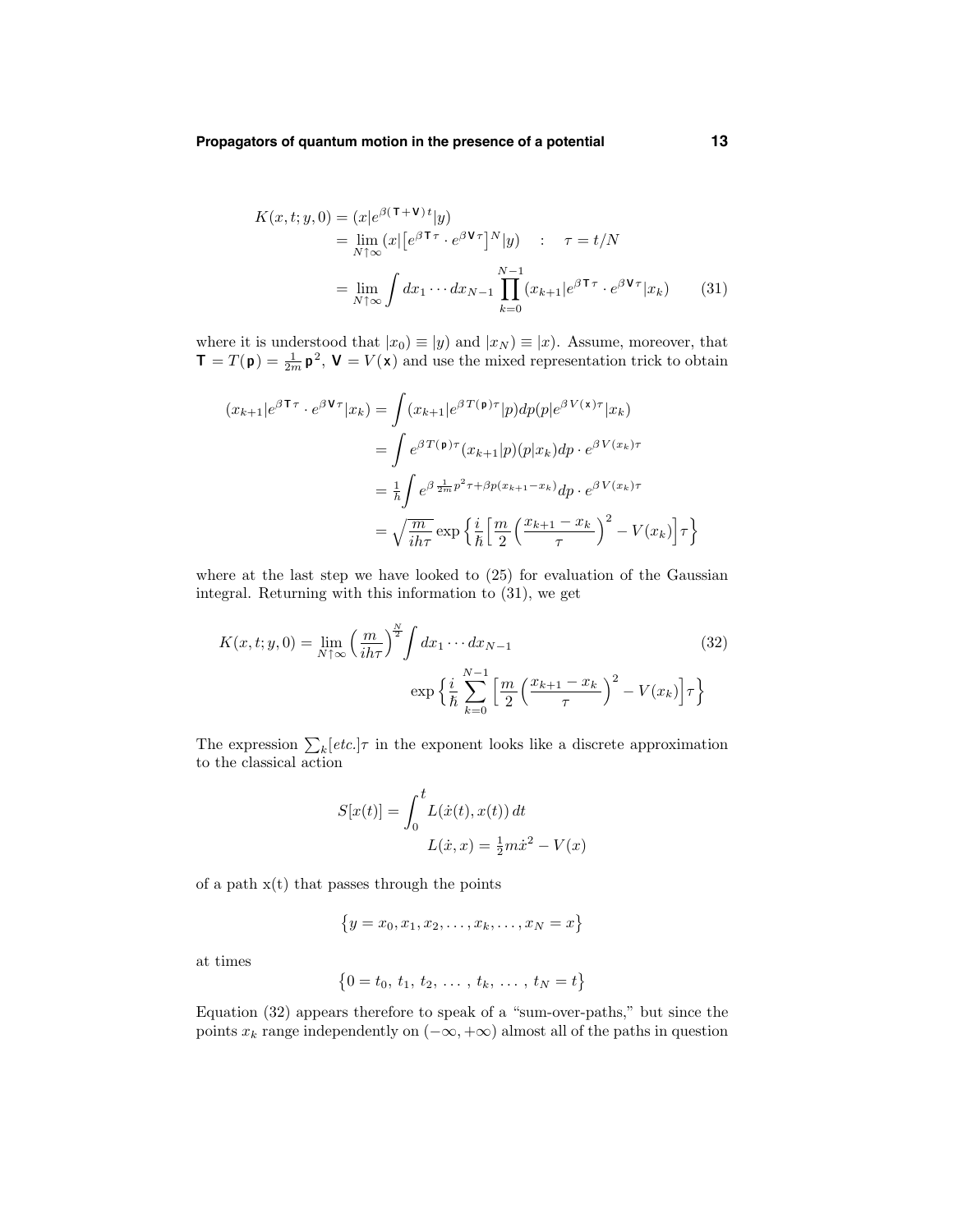are so kinky as to be (continuous but) nowhere differentiable. It is tempting to introduce the abbreviated notation

$$
\int e^{\frac{i}{\hbar}S[x(t)]} \mathcal{D}x(t)
$$
\n
$$
\equiv \lim_{N \uparrow \infty} \int dx_1 \cdots dx_{N-1} \exp \left\{ \frac{i}{\hbar} \sum_{k=0}^{N-1} \left[ \frac{m}{2} \left( \frac{x_{k+1} - x_k}{\tau} \right)^2 - V(x_k) \right] \tau \right\}
$$

but the expression on the right cannot have literal stand-alone meaning for, as we saw at (32), it must be multiplied by

$$
\left(\frac{m}{iht}N\right)^{\frac{N}{2}}
$$
, which blows up as  $N \uparrow \infty$ 

if we are to achieve the finite valuation  $K(x,t;y,0)$ .

Feynman finessed that awkward point. He interpreted  $K(x,t; y, 0)$  to be the probability amplitude for the transition  $x(t) \longleftarrow x(0) \equiv y$ , asserted that<sup>13</sup>

net probability amplitude  $=$ independent paths amplitude of each contributory path

and postulated that

path amplitude = 
$$
A \cdot e^{\frac{i}{\hbar}S[\text{path}]}
$$

where  $A$  is a normalization factor, which acquires its value from the requirement that

$$
\int |K(x,t;y,0)|^2 dx = 1
$$

A is precisely the "preexponential factor" to the evaluation of which Kirsten & Loya devote their paper.<sup>1</sup>

#### **Exploring the neighborhood of a classical path.** We write

$$
x(t) = x_{cl}(t) + \eta(t)
$$
 :  $\eta(0) = \eta(t) = 0$ 

to describe variants of the classical path  $x_{\text{cl}}(t)$ —of which there may be more than one—that proceeds from  $(x_0, t_0) \equiv (y, 0)$  to  $(x_1, t_1) \equiv (x, t)$ . Immediately,

$$
S[x_{\rm cl}(t) + \eta(t)] = \int_{t_0}^{t_1} L(x_{\rm cl}(t) + \eta(t), \dot{x}_{\rm cl}(t) + \dot{\eta}(t)) dt
$$

<sup>&</sup>lt;sup>13</sup> This, by probability =  $|$ probability amplitude<sup>[2</sup>], is seen to be "the square" root of the familiar statement that the probabilities (here: probability amplitudes) of independent events add."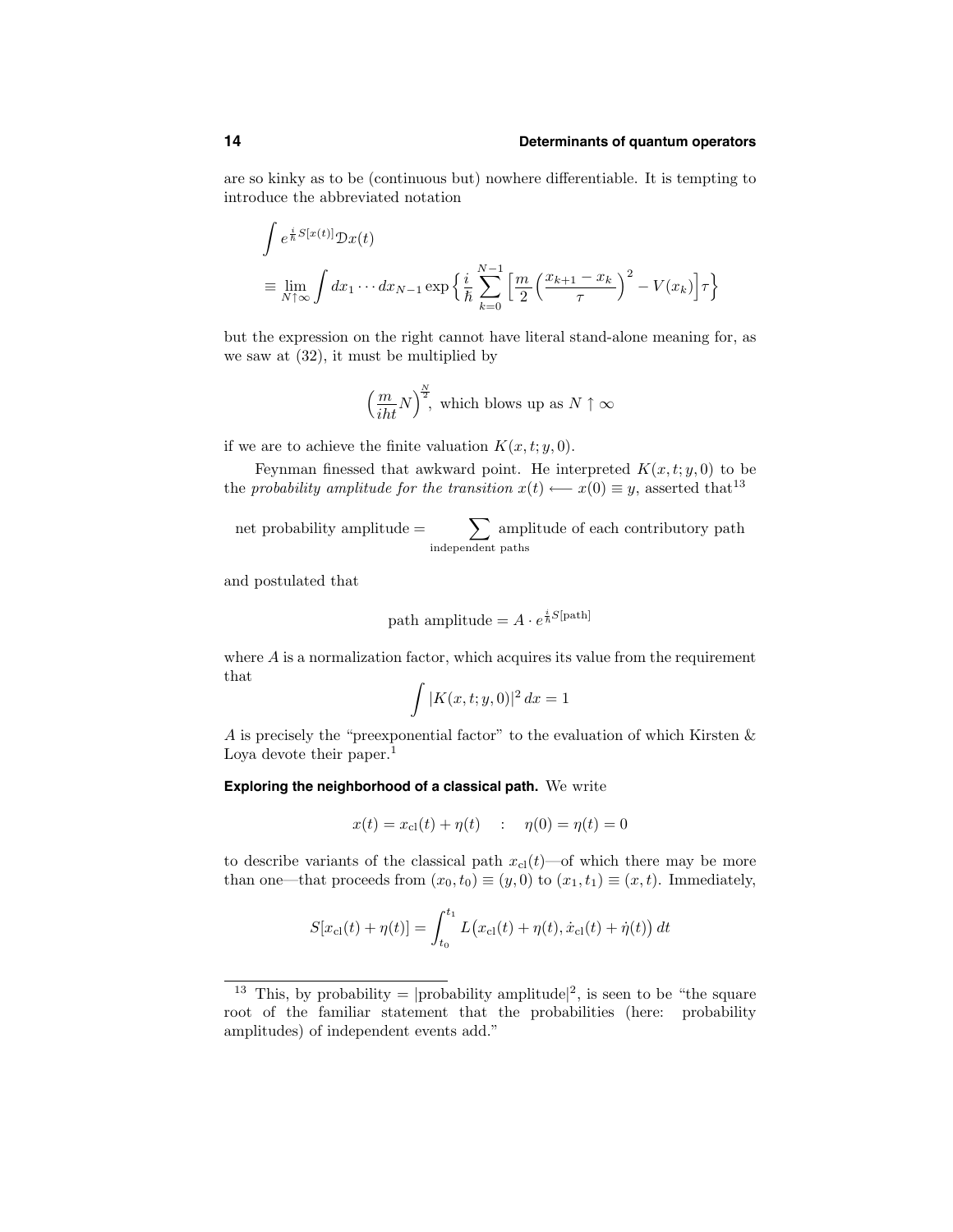**Exploring the neighborhood of a classical path 15**

$$
= \int_{t_0}^{t_1} \left\{ L(x_{\text{cl}}, \dot{x}_{\text{cl}}) + \left[ L_x(x_{\text{cl}}, \dot{x}_{\text{cl}}) \eta + L_{\dot{x}}(x_{\text{cl}}, \dot{x}_{\text{cl}}) \dot{\eta} \right] \right\} + \frac{1}{2} \left[ L_{xx}(x_{\text{cl}}, \dot{x}_{\text{cl}}) \eta \eta + 2L_{x\dot{x}}(x_{\text{cl}}, \dot{x}_{\text{cl}}) \eta \dot{\eta} + L_{\dot{x}\dot{x}}(x_{\text{cl}}, \dot{x}_{\text{cl}}) \dot{\eta} \dot{\eta} \right] + \cdots \right\} dt
$$
\n(33)

The 0<sup>th</sup>-order term becomes  $S[x_{\text{cl}}]$ . The 1<sup>st</sup>-order term can, after an integration by parts, be written

$$
\int_{t_0}^{t_1} \left\{ L_x(x_{\text{cl}}, \dot{x}_{\text{cl}}) - \frac{d}{dt} L_{\dot{x}}(x_{\text{cl}}, \dot{x}_{\text{cl}}) \right\} \eta \, dt + L_{\dot{x}}(x_{\text{cl}}, \dot{x}_{\text{cl}}) \eta(t) \Big|_{t_0}^{t_1}
$$

and is seen therefore to vanish: the first term vanishes because  $x_{\text{cl}}(t)$  is a solution of Lagrange's equation of motion; the second term is killed by the endpoint conditions  $\eta(t_0) = \eta(t_1) = 0$ . To simplify discussion of the higherorder contributions to (33) I assume the Lagrangian to be of the form

$$
L(x, \dot{x}) = \frac{1}{2}m\dot{x}^2 - V(x)
$$

in which case we have

$$
S[x_{\rm cl}(t) + \eta(t)] = S[x_{\rm cl}(t)] + \int_{t_0}^{t_1} \left\{ \frac{1}{2} \left[ m\dot{\eta}\dot{\eta} - V''(x_{\rm cl}(t))\eta\eta \right] - \frac{1}{3!}V'''(x_{\rm cl}(t))\eta\eta\eta + \cdots \right\} dt
$$

It is difficult to imagine a case in which the terms of order  $n \geq 3$  do not serve to make the integration problem impossibly complicated. Let us suppose, therefore, that such terms are absent:

$$
V(x) = \alpha + \beta x + \frac{1}{2}m\omega^2 x^2
$$

The problem then is to evaluate

$$
\frac{m}{2} \int_{t_0}^{t_1} \left[ \dot{\eta} \dot{\eta} - \omega^2 \eta \eta \right] dt = \frac{m}{2} \int_{t_0}^{t_1} \left[ \frac{d}{dt} (\eta \dot{\eta}) - \eta \ddot{\eta} - \omega^2 \eta \eta \right] dt
$$

The endpoint conditions  $\eta(t_0) = \eta(t_1) = 0$  serve to kill the first term on the right, and we are left with

$$
=-\frac{m}{2}\int_{t_0}^{t_1}\eta(t)\left[\partial_t^2+\omega^2\right]\eta(t)\,dt\tag{34}
$$

where  $\partial_t \equiv \frac{d}{dt}$ . Returning this problem to the context from which it sprang, we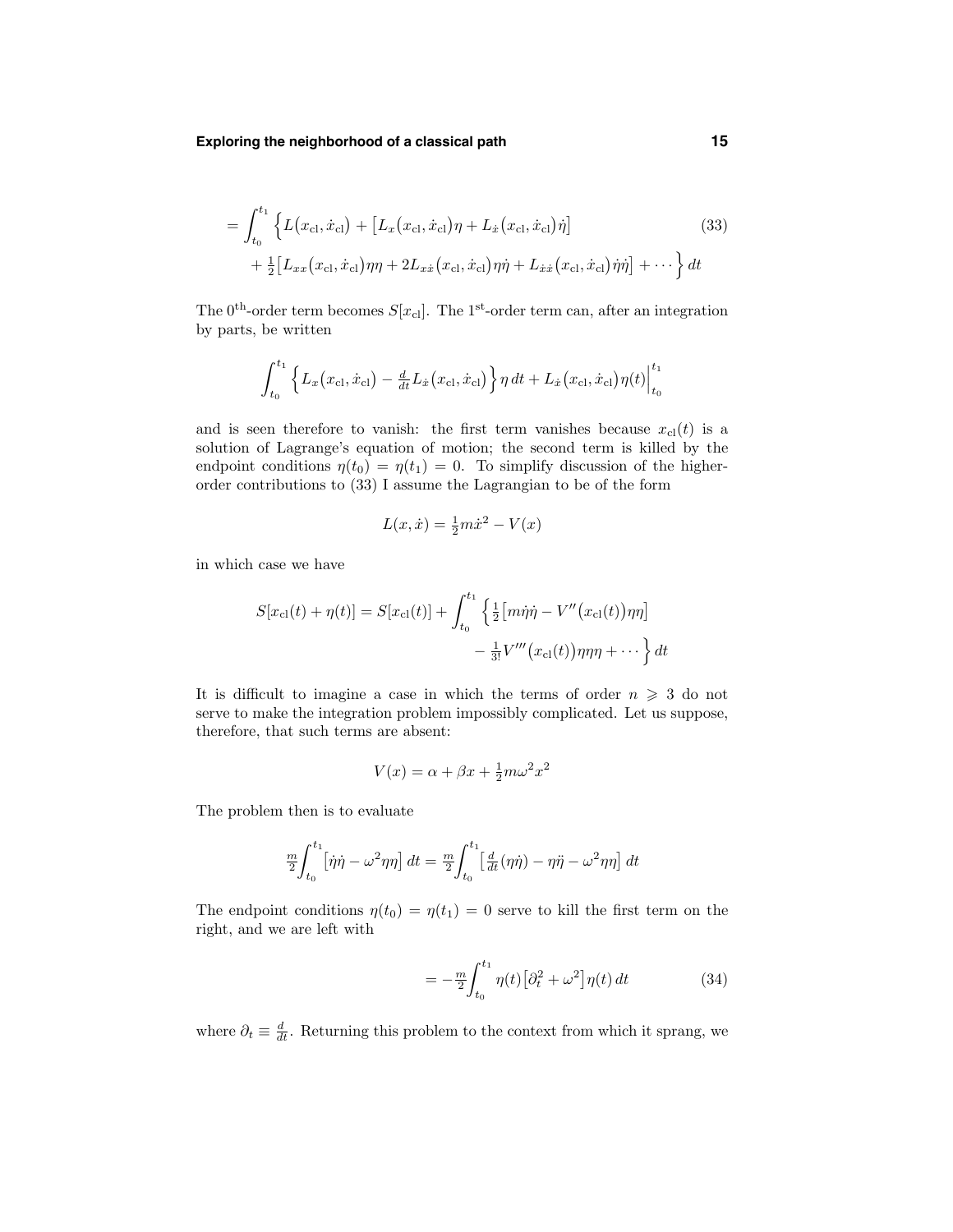have

$$
K(x_1, t_1; x_0, t_0) = A \cdot \int e^{\frac{i}{\hbar}S[x(t)]} \mathcal{D}x(t)
$$
  
=  $A \exp \left\{ \frac{i}{\hbar} S[x_{\text{cl}}(t)] \right\} \cdot \int \exp \left\{ \frac{i}{\hbar} \int_{t_0}^{t_1} \frac{m}{2} [\dot{\eta}\dot{\eta} - \omega^2 \eta \eta] dt \right\} \mathcal{D}\eta(t)$  (35)

which appears as equation (3.13) on page 46 of Ashok Das' Field Theory: A Path Integral Approach  $(1993)$ .

In his §§3.2–3 (pages 47–62) Das evaluates the expression on the right side of (35) by two different methods. Das' second method is too familiar to be interesting: he slices the time interval  $t_0 \leq t \leq t_1$  into intervals of duration  $\tau$ (*a la* Feynman), notices that  $[\dot{\eta}\dot{\eta} - \omega^2 \eta \eta]$  can be rendered as a quadratic form in the discrete values that  $\eta(t)$  assumes at the ends of those intervals, solves the resulting many-variable Gaussian integration problem. Das' first method is more interesting: he writes

$$
\eta(t) = \sum_{n=1}^{\infty} a_n \sin\left(n\pi \frac{t - t_0}{t_1 - t_0}\right) \quad : \quad \text{endpoint conditions automatic}
$$

and obtains

$$
\int_{t_0}^{t_1} [\dot{\eta}\dot{\eta} - \omega^2 \eta \eta] dt = \frac{t_1 - t_0}{2} \sum_{n=1}^{\infty} \left[ \left( \frac{n\pi}{t_1 - t_0} \right)^2 - \omega^2 \right] a_n^2
$$

The Fourier coefficients  $a_n$  are the "coordinates" that serve to identify the individual elements  $\eta(t)$  of  $\eta$ -space. The process  $\int \mathcal{D}\eta(t)$  is understood now to mean  $\int \int \cdots \int da_1 da_2 \cdots = \prod_n \int da_n$ , so we once again confront an infinite product of Gaussian integrals, which—after the dust has settled—gives<sup>14</sup>

$$
K_{\rm osc}(x_1, t_1; x_0, t_0) = A_{\rm osc} \sqrt{\frac{\omega(t_1 - t_0)}{\sin[\omega(t_1 - t_0)]}} \cdot \exp\left\{\frac{i}{\hbar} S_{\rm osc}[x_{\rm cl}(t)]\right\} \tag{36}
$$

To fix the value of A—which remains still indeterminate—Das imposes the requirement that

$$
\lim_{\omega \downarrow 0} K_{\rm osc}(x_1, t_1; x_0, t_0) = K_{\rm free}(x_1, t_1; x_0, t_0)
$$

It is easy to see that

$$
\lim_{\omega \downarrow 0} S_\text{osc}[x_\text{cl}(t)] = S_\text{free}[x_\text{cl}(t)]
$$

<sup>14</sup> Critical use is made of the identity

$$
\prod_{n=1}^{\infty} \left[ 1 - \left(\frac{z}{n\pi}\right)^2 \right] = \frac{\sin z}{z}
$$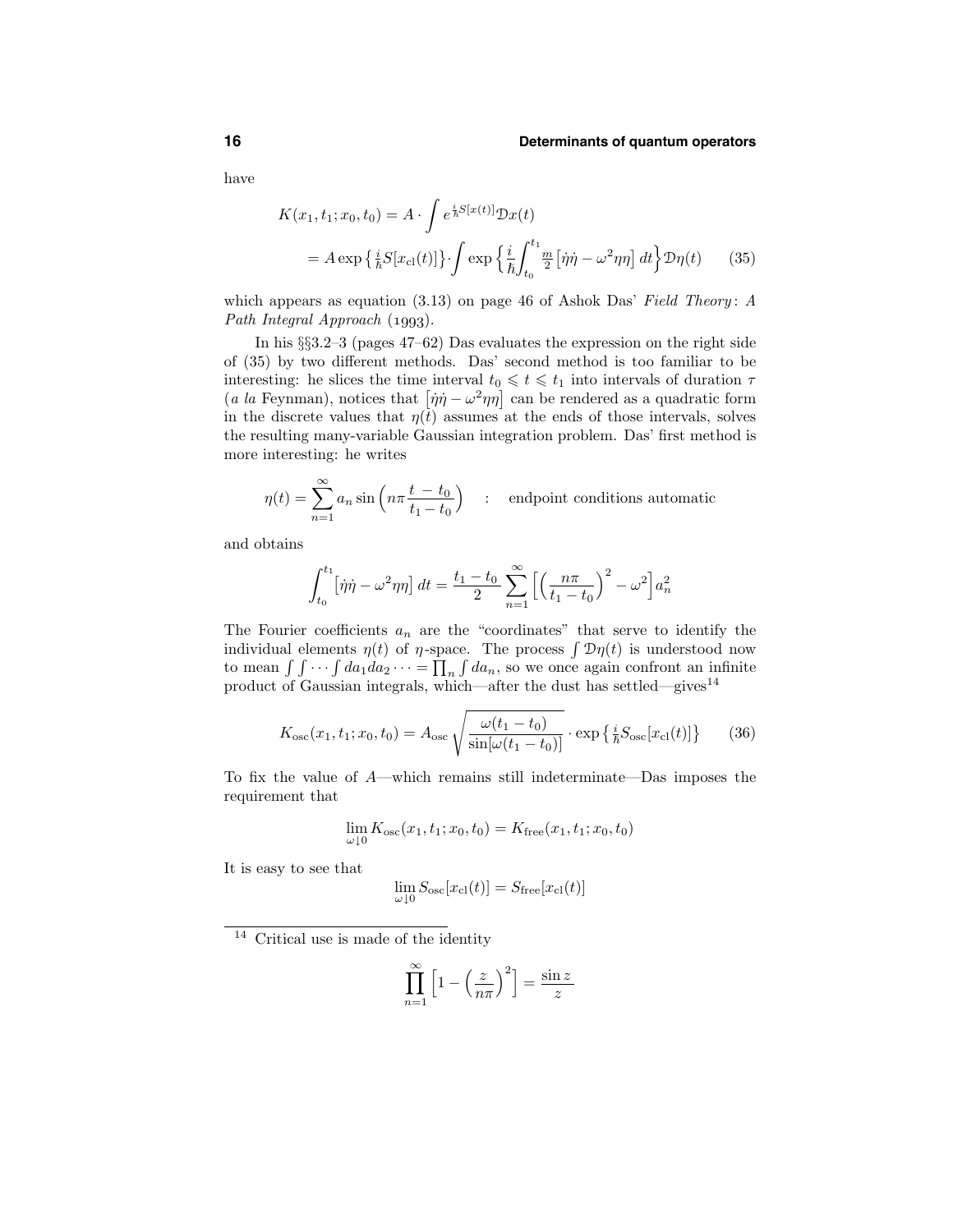## **The functional determinant 17**

and that

$$
\lim_{\omega \downarrow 0} \sqrt{\frac{\omega(t_1 - t_0)}{\sin[\omega(t_1 - t_0)]}} = 1
$$

Das argues on this basis that necessarily

$$
A_{\rm osc} = A_{\rm free}
$$

though he is in fact in position to argue only that

$$
A_{\text{osc}} = A_{\text{free}} \cdot (\text{function of } \omega \text{ and } t \text{ that goes to unity as } \omega \downarrow 0)
$$

Feynman's normalization requirement is free from this defect.<sup>15</sup>

**Enter: the "functional determinant".** We have made repeated use of the multivariable Gaussian integral formula (9), which in the case  $\mathbf{b} = \mathbf{0}$  reads

$$
\iint \cdots \int_{-\infty}^{+\infty} e^{-\boldsymbol{x} \cdot \mathbf{A} \cdot \boldsymbol{x}} d^n x = \sqrt{\frac{\pi^n}{\det \mathbf{A}}} \tag{37.1}
$$

—the assumption there being that the square matrix  $A$  was real  $\&$  symmetric (therefore hermitian) and positive definite (all eigenvalues real and strictly positive). By formal extension<sup>8</sup> we therefore have

$$
\iint \cdots \int_{-\infty}^{+\infty} e^{i\boldsymbol{x} \cdot \mathbb{A} \cdot \boldsymbol{x}} d^n x = \sqrt{\frac{(i\pi)^n}{\det \mathbb{A}}} \tag{37.2}
$$

I have remarked in reference to (35), in connection with Das' "uninteresting first method," that we expect to be able to write<sup>16</sup>

$$
\int \exp\left\{i\,\alpha \int_{t_0}^{t_1} \left[\dot{\eta}\dot{\eta} - \omega^2 \eta \eta\right] dt\right\} \mathcal{D}\eta(t) = \lim_{N \uparrow \infty} \iint \cdots \int_{-\infty}^{+\infty} e^{i\,\boldsymbol{\eta} \cdot \mathbb{A}\boldsymbol{\eta}} d^n \eta \tag{38}
$$

for some suitably designed matrix A (constructed along the lines of the A on page 10). Using (34) to reformulate the expression on the left side of (38), and using (37) to evaluate the expression on the right, we are led to write

$$
\int \exp\left\{-i\,\alpha \int_{t_0}^{t_1} \eta(\partial_t^2 + \omega^2)\,\eta\,dt\right\} \mathcal{D}\eta(t) = \mathcal{N}\frac{1}{\sqrt{\det(\partial_t^2 + \omega^2)}}\tag{39}
$$

where the  $\alpha$  has been absorbed into the as-yet-undetermined normalization constant N. Das asserts (his page 72) that we can, on the basis of this result,

<sup>15</sup> So also are the arguments that serve to relate the prefactor A to the VanVleck determinant (of which Das nowhere makes any use).

<sup>&</sup>lt;sup>16</sup> Here  $\alpha = m/2\hbar$ .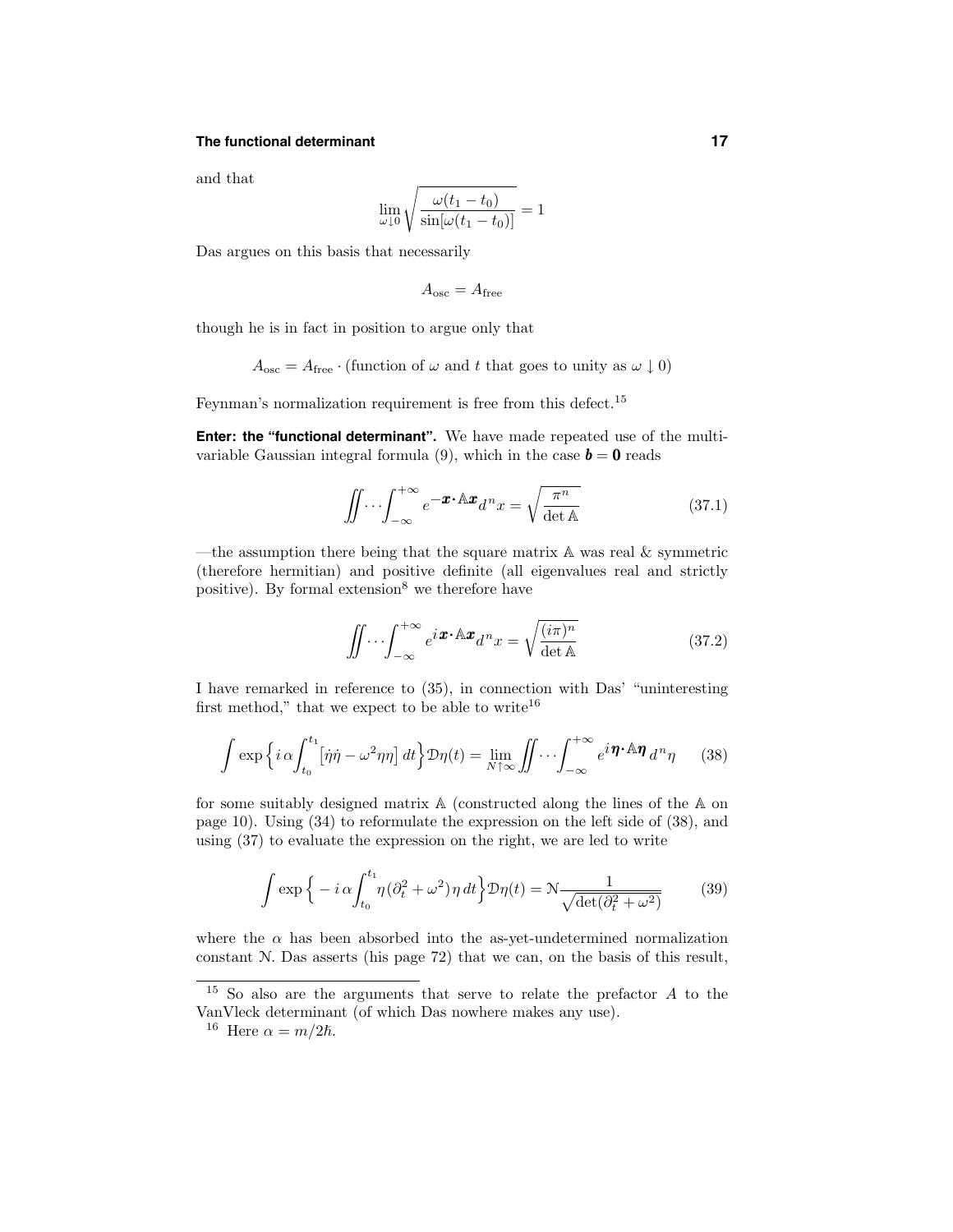expect to be able more generally to write

$$
\int \exp\left\{i \int_{t_0}^{t_1} \eta(t) \, \mathcal{O}(t) \, \eta(t) \, dt\right\} \mathcal{D}\eta(t) = \mathcal{N} \frac{1}{\sqrt{\det \mathcal{O}(t)}}\tag{40}
$$

How much more generally (for what class of operators  $\mathcal{O}(t)$ ?) is a question that at this point remains to be determined—a question that will be settled by mathematical requirements that will emerge when we look more closely into meaning of (40).

We have

$$
K_{\rm osc}(x_1, t_1; x_0, t_0) = A \int \exp \left\{ i \alpha \int_{t_0}^{t_1} (\dot{\eta} \dot{\eta} - \omega^2 \eta \eta) dt \right\} \mathcal{D}\eta(t) \cdot e^{\frac{i}{\hbar} S_{\rm osc}[x_{\rm cl}(t)]}
$$

and Das has already evaluated the prefactor by two distinct methods: his "matrix method," which involves Feynmanesque time-slicing carried to the limit  $N \uparrow \infty$ , and his "Fourier transform method," which proceeds from writing

$$
\eta(t) = \sum_{n} a_n \sin\left(n\pi \frac{t - t_0}{t_1 - t_0}\right)
$$

and interpreting  $\mathcal{D}\eta(t)$  to mean  $\prod_n da_n$ .<sup>17</sup> To those two he on pages 76–77 adds a third which has a much more "operator theoretic" flavor.<sup>18</sup> It proceeds from

$$
\int \exp\left\{i\alpha \int_{t_0}^{t_1} (\dot{\eta}\dot{\eta} - \omega^2 \eta\eta) dt\right\} \mathcal{D}\eta(t) = \int \exp\left\{-i\alpha \int_{t_0}^{t_1} \eta (\partial_t^2 + \omega^2) \eta dt\right\} \mathcal{D}\eta(t)
$$

Das proposes to obtain the value of the expression on the right by analytic continuation of

$$
\int \exp\left\{-\alpha \int_{\tau_0}^{\tau_1} \eta(\tau) \left(-\partial_\tau^2 + \omega^2\right) \eta(\tau) d\tau\right\} \mathcal{D}\eta(\tau) \quad : \quad \tau = it
$$

—the point here being that

$$
(-\partial_{\tau}^{2} + \omega^{2})\eta(\tau) = \lambda \cdot \eta(\tau) \quad : \quad \eta(\tau_{0}) = \eta(\tau_{1}) = 0
$$

presents a tractable eigenvalue problem. If, for the moment, we suspend the condition  $\eta(\tau_1) = 0$  we get

$$
\eta(\tau) \sim \sin\left(\sqrt{\lambda - \omega^2} (\tau - \tau_0)\right)
$$

The suspended condition now requires  $\lambda$  to be a solution of

$$
\sin\left(\sqrt{\lambda - \omega^2} \left(\tau_1 - \tau_0\right)\right) = 0\tag{41}
$$

<sup>&</sup>lt;sup>17</sup> Das passes over in silence the fact that his two methods assign two distinct meanings to the "space of paths."

<sup>&</sup>lt;sup>18</sup> To those three methods Kirsten & Loya<sup>1</sup>, in their §III, add yet a fourth.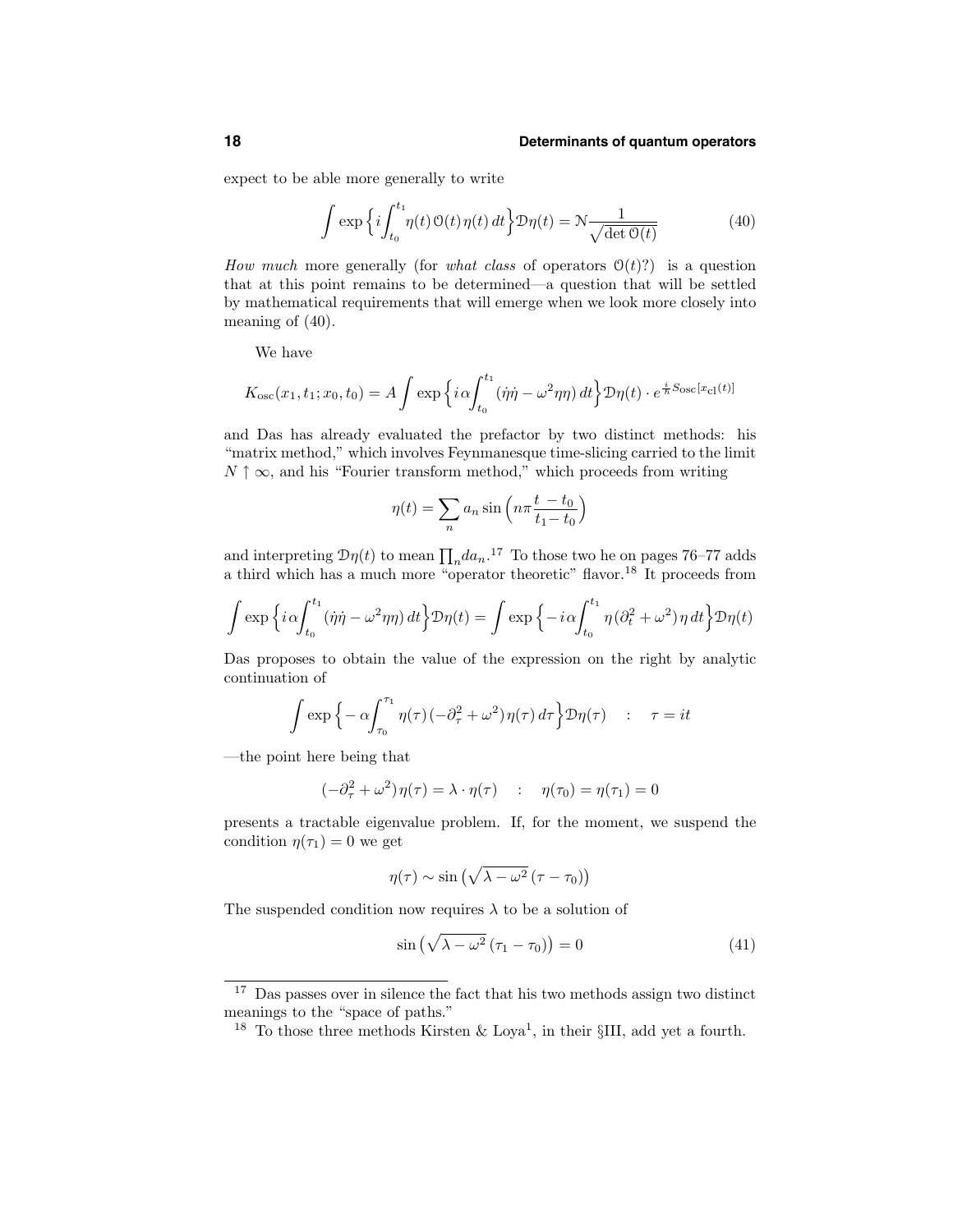## **Introduction to the contour integral method 19**

so  $\lambda$  must assume one or another of the (eigen)values

$$
\lambda_n = \left(\frac{n\pi}{\tau_1 - \tau_0}\right)^2 + \omega^2 \quad : \quad n = 1, 2, 3, \dots \tag{42}
$$

The corresponding eigenfunctions (of which in the present context we have actually no need) are

$$
\eta_n(\tau) = A_n \sin\left(n\pi \frac{\tau - \tau_0}{\tau_1 - \tau_0}\right)
$$

Orthogonality is automatic, and normalization requires that we set

$$
A_n = \sqrt{\frac{2}{\tau_1 - \tau_0}} \quad : \quad \text{all } n
$$

For finite-dimensional matrices A one can always write

$$
\det \mathbb{A} = \prod_n \lambda_n
$$

so Das writes

$$
\det(-\partial_{\tau}^{2} + \omega^{2}) = \prod_{n=1}^{\infty} \left[ \left( \frac{n\pi}{\tau_{1} - \tau_{0}} \right)^{2} + \omega^{2} \right]
$$

$$
= \prod_{n=1}^{\infty} \left( \frac{n\pi}{\tau_{1} - \tau_{0}} \right)^{2} \cdot \prod_{n=1}^{\infty} \left[ 1 + \left( \frac{\omega(\tau_{1} - \tau_{0})}{n\pi} \right)^{2} \right]
$$

$$
? \qquad \frac{\sinh \omega(\tau_{1} - \tau_{0})}{\omega(\tau_{1} - \tau_{0})}
$$

$$
\det(\partial_{t}^{2} + \omega^{2}) = B \cdot \frac{\sin \omega(t_{1} - t_{0})}{\omega(t_{1} - t_{0})}
$$
(43)

The problematic factor is the  $\infty$ -valued B, to which Das is prepared to assign whatever value is required in order to achieve

$$
\lim_{t_1 \downarrow t_0} K(x_1, t_1; x_0, t_0) = \delta(x_1 - x_0)
$$

This procedure would, however, be unavailable if the problem of assigning value to det( $\partial_t^2 + \omega^2$ ) had arisen as a free-standing problem, detached from any reference to the Feynman path-integral formalism.

Note that the problem just touched upon can be circumvented if one takes motivation from

$$
\lim_{\omega \downarrow 0} \frac{\sin \omega (t_1 - t_0)}{\omega (t_1 - t_0)} = 1
$$
 and the  $\omega$ -independence of  $B \equiv \prod_{n=1}^{\infty} \left( \frac{n\pi}{i(t_1 - t_0)} \right)^2$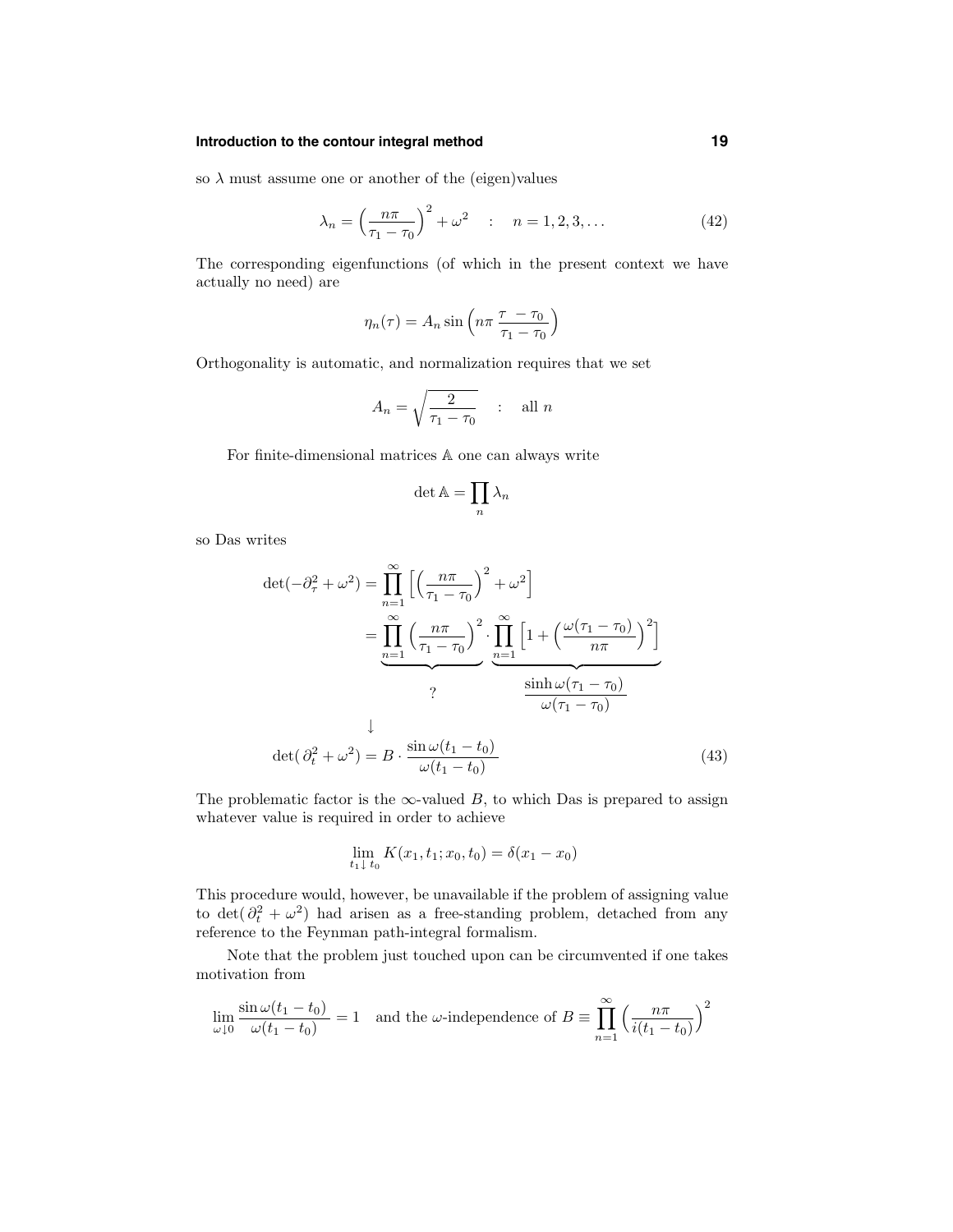to look not to  $\det(\partial_t^2 + \omega^2)$  itself but to the following *ratio* of functional determinants

$$
\frac{\det(\partial_t^2 + \omega^2)}{\det(\partial_t^2)} = \frac{\sin \omega (t_1 - t_0)}{\omega (t_1 - t_0)}
$$
(44)

**Introduction to the contour integral method.** It is—for a reason now evident with *ratios* of functional determinants that Kristen and collaborators<sup>19</sup> mainly concern themselves, as also does the anonymous author of the Wikipedia article on functional determinants<sup>20</sup> (though the latter neglects to mention the contour integral method, and does not cite Kristen).

Let  $F(\lambda)$  be an entire function of the complex variable  $\lambda$ , and let it be the case that the zeros  $\lambda_n$  of  $F(\lambda)$  are real/simple/non-negative. The associated zeta function is

$$
\zeta_F(s) = \sum_n \lambda_n^{-s} = \frac{1}{2\pi i} \oint_{\mathcal{C}} \lambda^{-s} \left\{ \sum_n \frac{1}{\lambda - \lambda_n} \right\} d\lambda
$$

where  $C$  is any contour that envelopes all the zeros. Notice that expansion of  $F(\lambda)$  around  $\lambda_n$  gives

$$
F(\lambda) = (\lambda - \lambda_n)F'(\lambda_n) + \frac{1}{2}(\lambda - \lambda_n)^2 F''(\lambda_n) + \cdots
$$

$$
\frac{1}{F(\lambda)} = \frac{1}{(\lambda - \lambda_n)F'(\lambda_n)} - \frac{F''(\lambda_n)}{2[F'(\lambda_n)]^2} + \mathcal{O}((\lambda - \lambda_n)^{+1})
$$

$$
\frac{F'(\lambda)}{F(\lambda)} = \frac{1}{(\lambda - \lambda_n)} + \frac{F''(\lambda_n)}{2F'(\lambda_n)} + \mathcal{O}((\lambda - \lambda_n)^{+1})
$$

from which we learn that the function

$$
\frac{d}{d\lambda}\log F(\lambda) = \frac{F'(\lambda)}{F(\lambda)}
$$

has simple poles at the zeros of  $F(\lambda)$ . We are in position now to write

$$
\zeta_F(s) = \sum_n \lambda_n^{-s} = \frac{1}{2\pi i} \oint_{\mathcal{C}} \lambda^{-s} \frac{d}{d\lambda} \log F(\lambda) d\lambda \tag{45}
$$

which, as Kristen  $&$  Loya emphasize, may prove useful *even in situations where* the zeros of  $F(\lambda)$  remain unknown.

 $\frac{19}{19}$  His initial/principal collaborator appears to have been A. J. McKane: see "Functional determinants by contour integral methods," Ann. Phys. 308, 502– 527 (2003) and"Functional determinants for general Sturm-Liouville problems," J. Phys. A 37, 4649–4670 (2004). It is interesting that neither paper makes explicit reference (in its title, at least) to the Feynman formalism.

<sup>20</sup> http://en.wikipedia.org/wiki/Functional determinant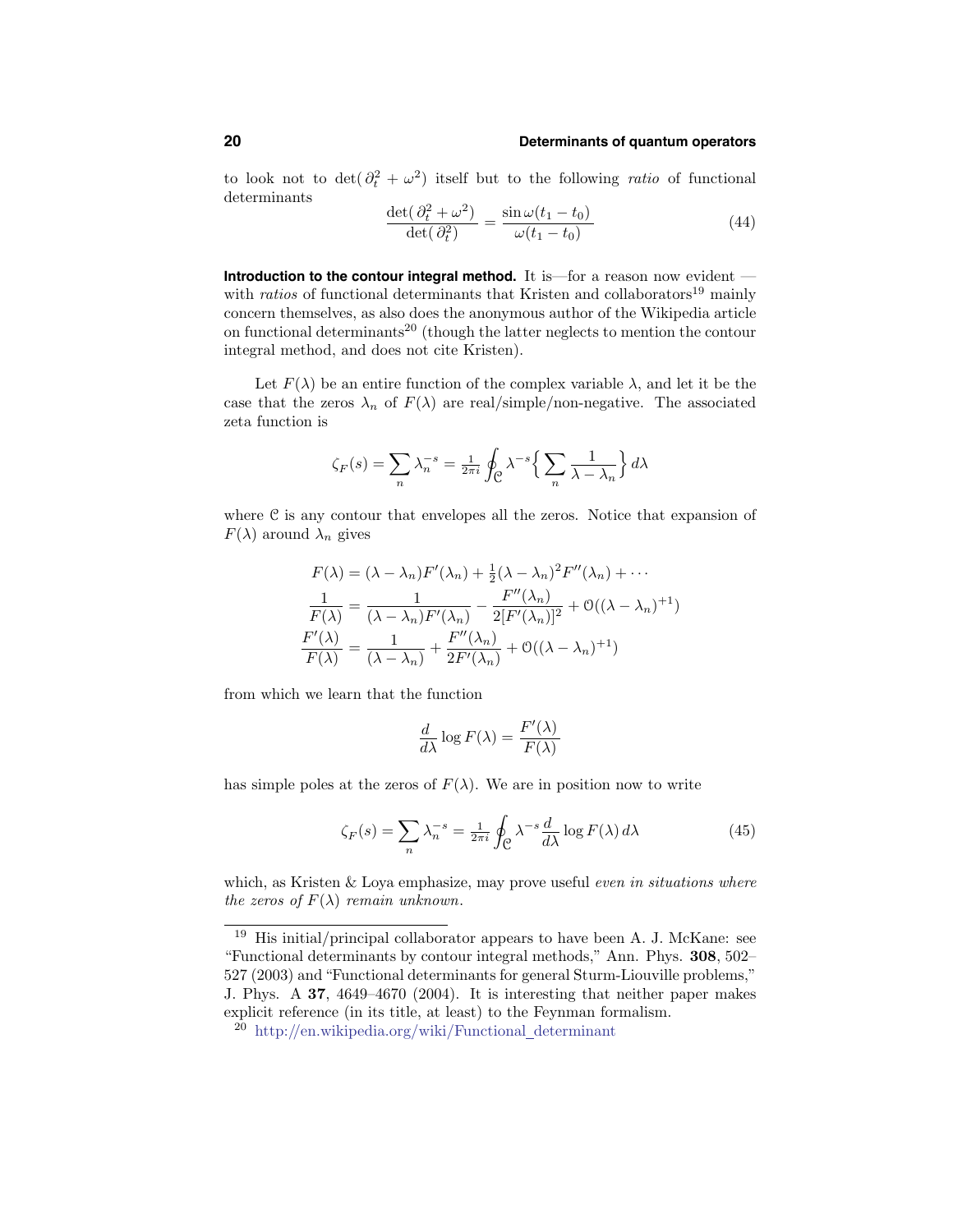To illustrate the application of their method, Kristen & Loya look to the evaluation of the expression  $\det(\partial_t^2 + \omega^2)$  that appears on the right side of (39), which was motivated by an equation

$$
K_{\rm osc}(x_1, t_1; x_0, t_0) = A \int \exp\left\{-i\alpha \int_{t_0}^{t_1} \eta(\partial_t^2 + \omega^2) \eta \, dt\right\} \mathcal{D}\eta(t) \cdot e^{\frac{i}{\hbar}S_{\rm osc}[x_{\rm cl}(t)]}
$$

produced in course of an application of the Feynman formalism to the oscillator problem.<sup>21</sup> In their §2 they look to the evaluation of  $\det(\partial_t^2)$ ,<sup>22</sup> which in their §3 they look to the ratio (44). I follow their example:

FREE PARTICLE Borrowing now some equations from page 18 (in which I have set  $\omega = 0$ ) we have

$$
-\partial_{\tau}^{2} \eta(\tau) = \lambda \cdot \eta(\tau) \quad : \quad \eta(\tau_{0}) = \eta(\tau_{1}) = 0
$$

$$
\eta(\tau) \sim \sin\left(\sqrt{\lambda} (\tau - \tau_{0})\right)
$$

where  $\lambda$  is fixed by the condition

$$
\sin\left(\sqrt{\lambda}\,T\right) = 0 \quad : \quad T \equiv \tau_1 - \tau_0
$$

Evidently  $\sqrt{\lambda} = n\pi/T$ :  $n = 0, 1, 2, \dots$  and the associated eigenfunctions are  $\eta_n(\tau) \sim \sin(n\pi(\tau - \tau_0)/T)$ . But  $\eta_0(\tau)$  vanishes identically, so we must exclude the case  $n = 0$ . This Kristen & Loya do by identifying the eigenvalues  $\lambda_n$  with the zeros of

$$
F(\lambda) \equiv \frac{\sin(\sqrt{\lambda}T)}{\sqrt{\lambda}T} = \frac{e^{i\sqrt{\lambda}T} - e^{-i\sqrt{\lambda}T}}{2i\sqrt{\lambda}T}
$$

Introducing

$$
f(\lambda) \equiv \frac{d}{d\lambda} \log F(\lambda) = \frac{T \cot \sqrt{\lambda} T}{2\sqrt{\lambda}} - \frac{1}{2\lambda}
$$

into (45), we have

$$
\zeta_F(s) = \frac{1}{2\pi i} \oint_C \left\{ \lambda^{-(s+\frac{1}{2})} \cdot \frac{1}{2} T \cot \sqrt{\lambda} T - \frac{1}{2} \lambda^{-(s+1)} \right\} d\lambda
$$

and see that to insure convergence of such integrals we must have  $\frac{1}{2} < \Re(s)$ . Relatedly, expansion about the origin gives

$$
\lambda^{-s} f(\lambda) = -\frac{1}{6} T^2 \lambda^{-s} - \frac{1}{90} T^4 \lambda^{1-s} - \frac{1}{945} T^6 \lambda^{2-s} - \dots \tag{46}
$$

so if we are (after we have deformed the contour—see below) to avoid picking up a residue at the origin we must have  $\frac{1}{2} < \Re(s) < 1$ .

<sup>21</sup> Kristen & Loya mention the Feynman formalism in their abstract, but do not attempt to indicate how one gets from Feynman formalism to the class of problems they address.

<sup>&</sup>lt;sup>22</sup> An oscillator with  $\omega = 0$  is, of course, simply a free particle.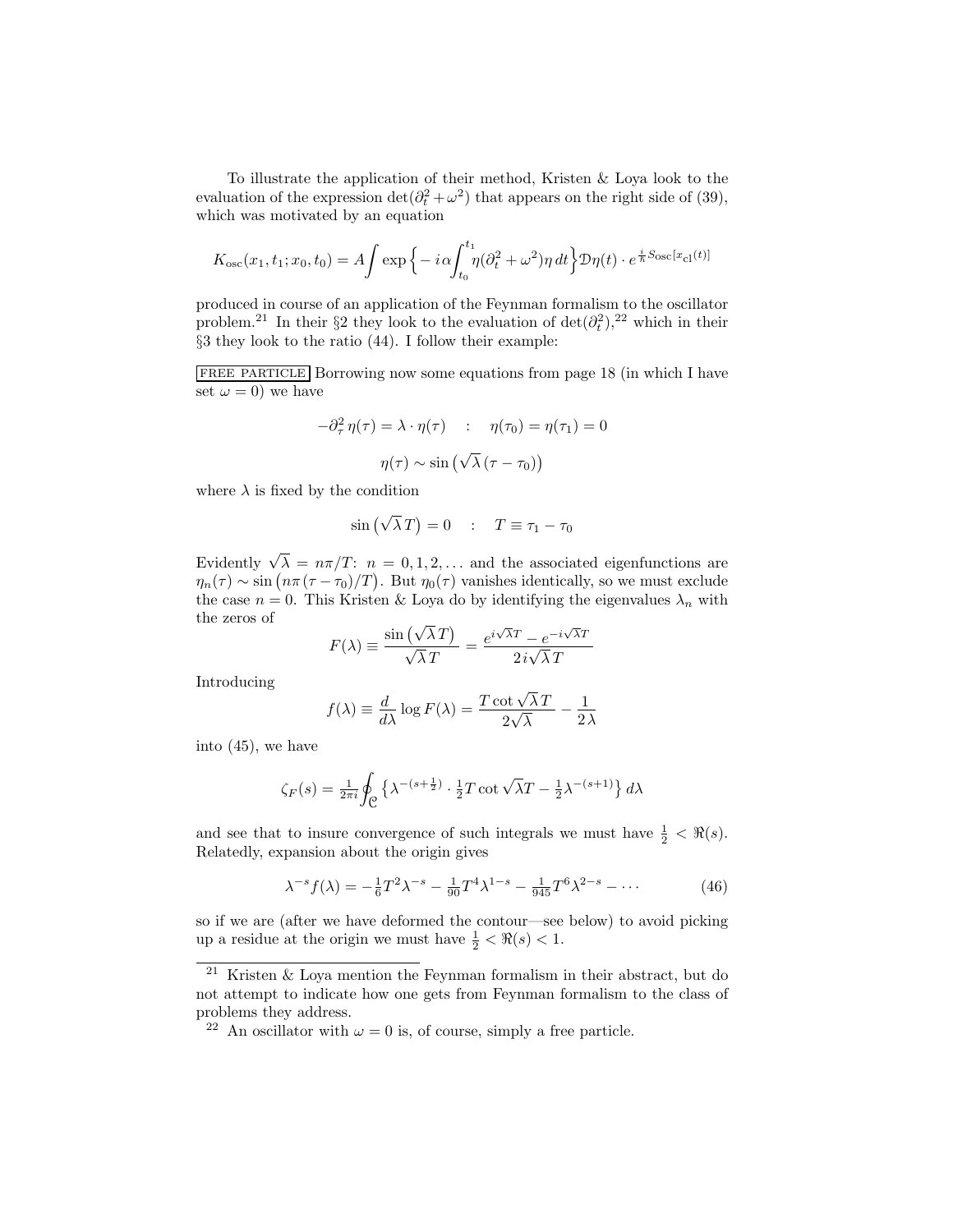

FIGURE 1: The contours  $C$  and  $C'$  employed by Kristen  $\mathcal C'$  Loya.

Kristen & Loya now exercise their established right to deform the contour: C→C'. The integral of interest resolves into three components:

$$
\frac{1}{2\pi i} \oint_{\mathcal{C}'} \lambda^{-s} f(\lambda) d\lambda = \frac{1}{2\pi i} \int_{-\infty}^{0} (\xi + i\varepsilon)^{-s} f(\xi + i\varepsilon) d(\xi + i\varepsilon)
$$

$$
+ \frac{1}{2\pi i} \int_{\pi/2}^{-\pi/2} (\varepsilon e^{i\theta})^{-s} f(\varepsilon e^{i\theta}) \varepsilon i d\theta \qquad (47)
$$

$$
+ \frac{1}{2\pi i} \int_{0}^{-\infty} (\xi - i\varepsilon)^{-s} f(\xi - i\varepsilon) d(\xi - i\varepsilon)
$$

The second term is (by (46)) readily seen to vanish in the limit  $\varepsilon \downarrow 0$ . Looking to the first and third terms, we observe that  $(\xi + i\varepsilon)$  has a branch cut that extends along the negative half of the real axis: as one passes ↓ across the negative real axis the phase jumps from  $+\pi$  to  $-\pi$ .<sup>23</sup>We therefore have

<sup>&</sup>lt;sup>23</sup> To see this, command Plot3D[Evaluate[Arg[ComplexExpand[x+iy]]],  ${x,-5,5}$ ,  ${y,-5,5}$ , PlotRange→  ${-\pi,\pi}$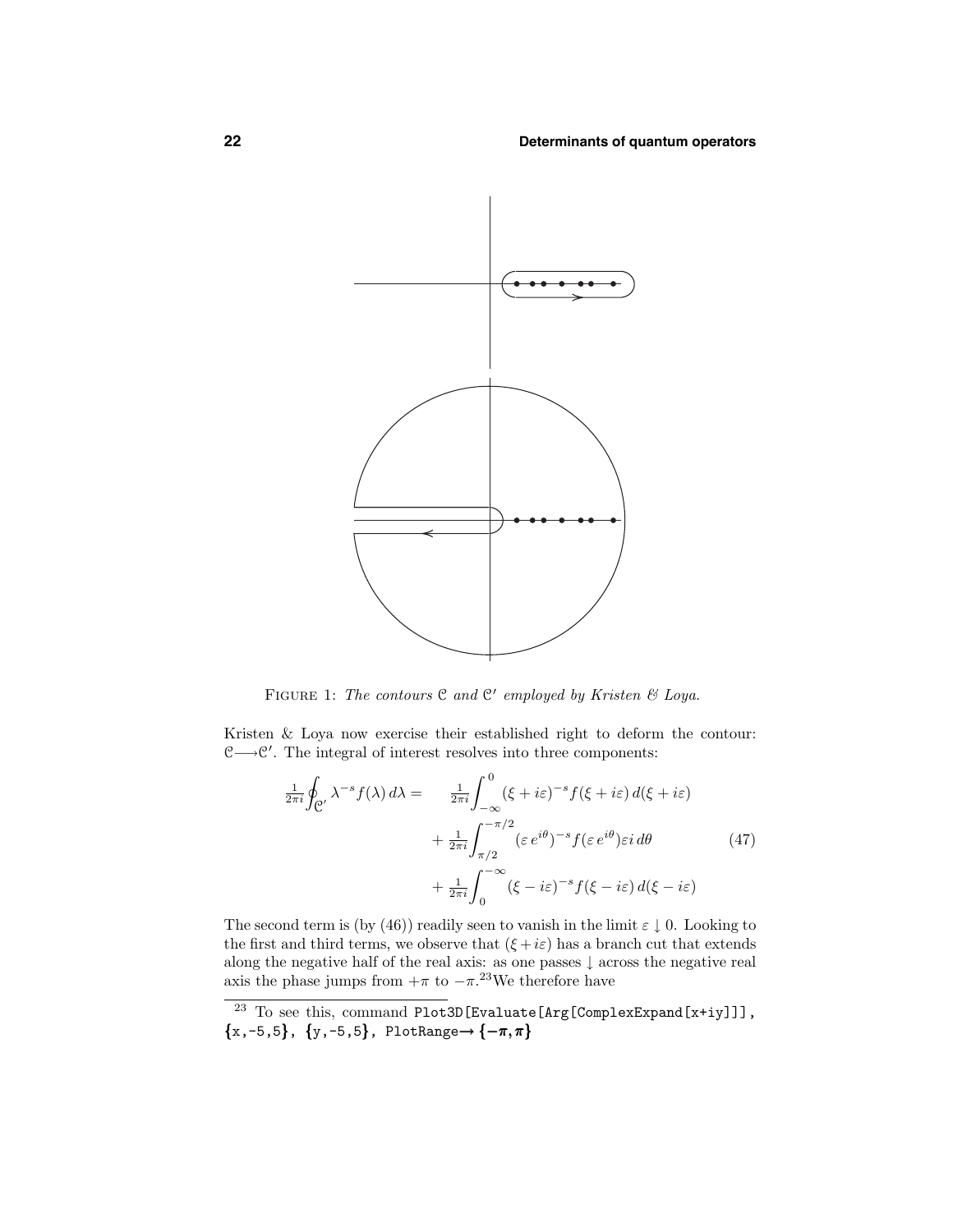## **Introduction to the contour integral method 23**

$$
\lim_{\varepsilon \downarrow 0} (-x + i\varepsilon)^{-s} = x e^{-i\pi s}
$$

$$
\lim_{\varepsilon \downarrow 0} (-x - i\varepsilon)^{-s} = x e^{+i\pi s}
$$

The phase of  $f(\xi + i\varepsilon) d(\xi + i\varepsilon)$  is, on the other hand, found to be zero on the negative real axis, and to display no such phase discontinuity. So the first and third of the terms on the right side of (47) can be written

$$
\frac{e^{-i\pi s}}{2\pi i} \int_{\infty}^{0} x^{-s} \frac{d}{dx} \log F(-x) dx + \frac{e^{+i\pi s}}{2\pi i} \int_{0}^{\infty} x^{-s} \frac{d}{dx} \log F(-x) dx
$$

$$
= \frac{\sin \pi s}{\pi} \int_{0}^{\infty} x^{-s} \frac{d}{dx} \log F(-x) dx
$$

$$
= \frac{\sin \pi s}{\pi} \int_{0}^{\infty} x^{-s} \frac{d}{dx} \log \frac{\sinh \sqrt{x} T}{\sqrt{x} T} dx
$$
(48)

If that were indeed a correct description of  $\zeta_F(s)$  it would immediately follow that

$$
\zeta_F'(0) = \int_0^\infty \frac{d}{dx} \log \frac{\sinh \sqrt{x} T}{\sqrt{x} T} dx = \log \frac{\sinh \sqrt{x} T}{\sqrt{x} T} \Big|_0^\infty = \infty - 0
$$

but  $s \downarrow 0$  has placed us in violation of the condition  $\frac{1}{2} < \Re(s) < 1$ , and has led to an absurd result. Kristen & Loya remind us that the condition  $\frac{1}{2} < \Re(s)$ was introduced to temper an integrand in the limit  $x \uparrow \infty$ . Returning to (48), they write

$$
\int_0^\infty = \int_0^1 + \int_1^\infty
$$

and in the latter integral use

$$
\log \frac{\sinh \sqrt{x} T}{\sqrt{x} T} = \log e^{T\sqrt{x}} - \log T\sqrt{x} + \log \left(1 - e^{-2T\sqrt{x}}\right)
$$

to obtain

$$
\int_{1}^{\infty} x^{-s} \frac{d}{dx} \log \frac{\sinh \sqrt{x} T}{\sqrt{x} T} dx
$$
  
= 
$$
\int_{1}^{\infty} \left\{ \frac{1}{2} T x^{-s - \frac{1}{2}} - \frac{1}{2} x^{-s - 1} + x^{-s} \frac{d}{dt} \log \left( 1 - e^{-2T \sqrt{x}} \right) \right\} dx
$$
  
= 
$$
T \frac{1}{2s - 1} - \frac{1}{2s} + \int_{1}^{\infty} x^{-s} \frac{d}{dt} \log \left( 1 - e^{-2T \sqrt{x}} \right) dx
$$

giving

$$
\zeta_F(s) = T \frac{\sin \pi s}{(2s - 1)\pi} - \frac{\sin \pi s}{2\pi s} + \frac{\sin \pi s}{\pi} \int_1^\infty x^{-s} \frac{d}{dx} \log \left( 1 - e^{-2T\sqrt{x}} \right) dx
$$

$$
+ \frac{\sin \pi s}{\pi} \int_0^1 x^{-s} \frac{d}{dx} \log \frac{\sinh \sqrt{x}T}{\sqrt{x}T} dx
$$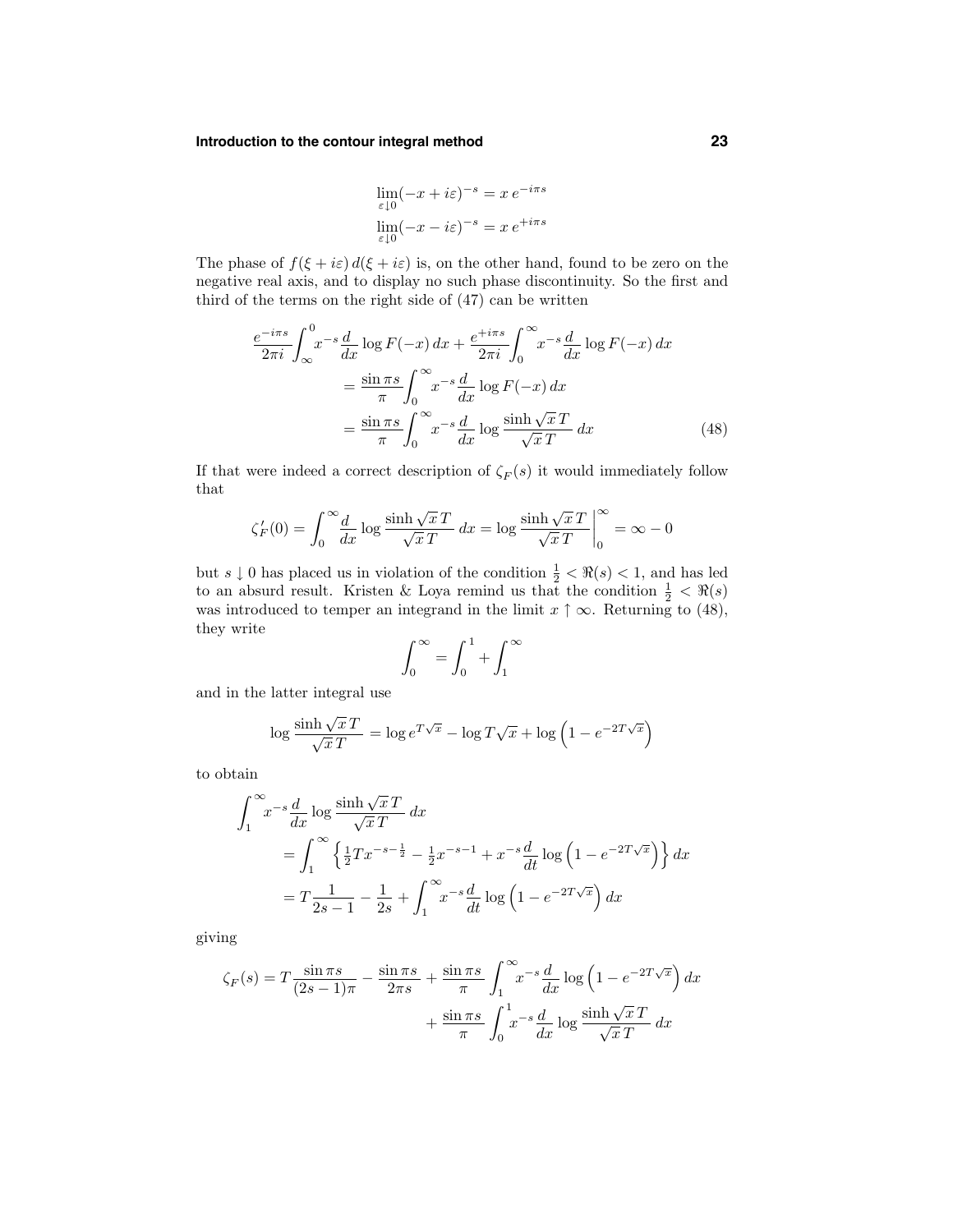where the leading term shows the origin of the  $\frac{1}{2} < \Re(s)$  requirement. Now apply  $\lim_{s\downarrow 0} \frac{d}{ds}$ , get<sup>24</sup>

$$
\zeta_F'(0) = -T - 0 + \left\{ \log \left( 1 - e^{-2T\sqrt{x}} \right) \right\} \Big|_1^{\infty}
$$
  
+ 
$$
\left\{ \log e^{T\sqrt{x}} + \log \left( \frac{1 - e^{-2T\sqrt{x}}}{T\sqrt{x}} \right) \right\} \Big|_0^1
$$
  
= 
$$
-T - 0 + \left\{ 0 - \log \left( 1 - e^{-2T} \right) \right\}
$$
  
+ 
$$
\left\{ T + \log \left( 1 - e^{-2T} \right) - \log T \right\}
$$
  
- 
$$
\log \left( \frac{\sinh T\sqrt{x}}{T\sqrt{x}} \right) \Big|_0^1
$$
  
= 
$$
- \log T - \left\{ \log 2 + \frac{2}{3}T^2x - \frac{4}{45}T^6x^3x^2 + \frac{64}{2835}T^6x^3 - \cdots \right\} \Big|_0^1
$$
  
= 
$$
- \log 2T
$$
 (49)

To recapitulate: standard quantum mechanics leads naturally to the spectral representation of the propagator, which in the case of a free particle (see again page 8) reads

$$
K_{\text{free}}(x_1, t_1; x_0, t_0) = \int (x_1|p)e^{-\frac{i}{\hbar} \frac{1}{2m} p^2 (t_1 - t_0)}(p|x_0)
$$
  
=  $\sqrt{\frac{m}{ih(t_1 - t_0)}} \cdot \exp\left\{\frac{i}{\hbar} S_{\text{classical free}}(x_1, t_1; t_0, t_0)\right\}$ 

where

$$
S_{\text{classical free}}(x_1, t_1; t_0, t_0) = \frac{m}{2} \frac{(x_1 - x_0)^2}{t_1 - t_0}
$$

We were, on the other hand, led (at (35)) by Feynman formalism to write

$$
K_{\text{free}}(x_1, t_1; x_0, t_0) = A \int \exp\left\{\frac{i}{\hbar} \int_{t_0}^{t_1} \frac{m}{2} [\dot{\eta}\dot{\eta}] dt\right\} \mathcal{D}\eta(t)
$$

$$
\cdot \exp\left\{\frac{i}{\hbar} S_{\text{classical free}}(x_1, t_1; t_0, t_0)\right\}
$$

and looked therefore to the evaluation of

$$
\int \exp\left\{\frac{i}{\hbar} \int_{t_0}^{t_1} \frac{m}{2} [\dot{\eta}\dot{\eta}] dt\right\} \mathcal{D}\eta(t) = \int \exp\left\{-i\alpha \int_{t_0}^{t_1} \eta\left(\partial_t^2\right) \eta dt\right\} \mathcal{D}\eta(t)
$$

$$
= \int \exp\left\{-\alpha \int_{\tau_0}^{\tau_1} \eta\left(-\partial_\tau^2\right) \eta d\tau\right\} \mathcal{D}\eta(\tau)
$$

 $\overline{\begin{array}{c} 24 \end{array}}$  Use

$$
\frac{\sin \pi s}{2\pi s} = \frac{1}{2} - \frac{1}{12} (\pi s)^2 + \frac{1}{240} (\pi s)^4 \cdots
$$

In the final step of the argument we will again use Taylor expansion to claarify the meaning of a seemingly improper limit.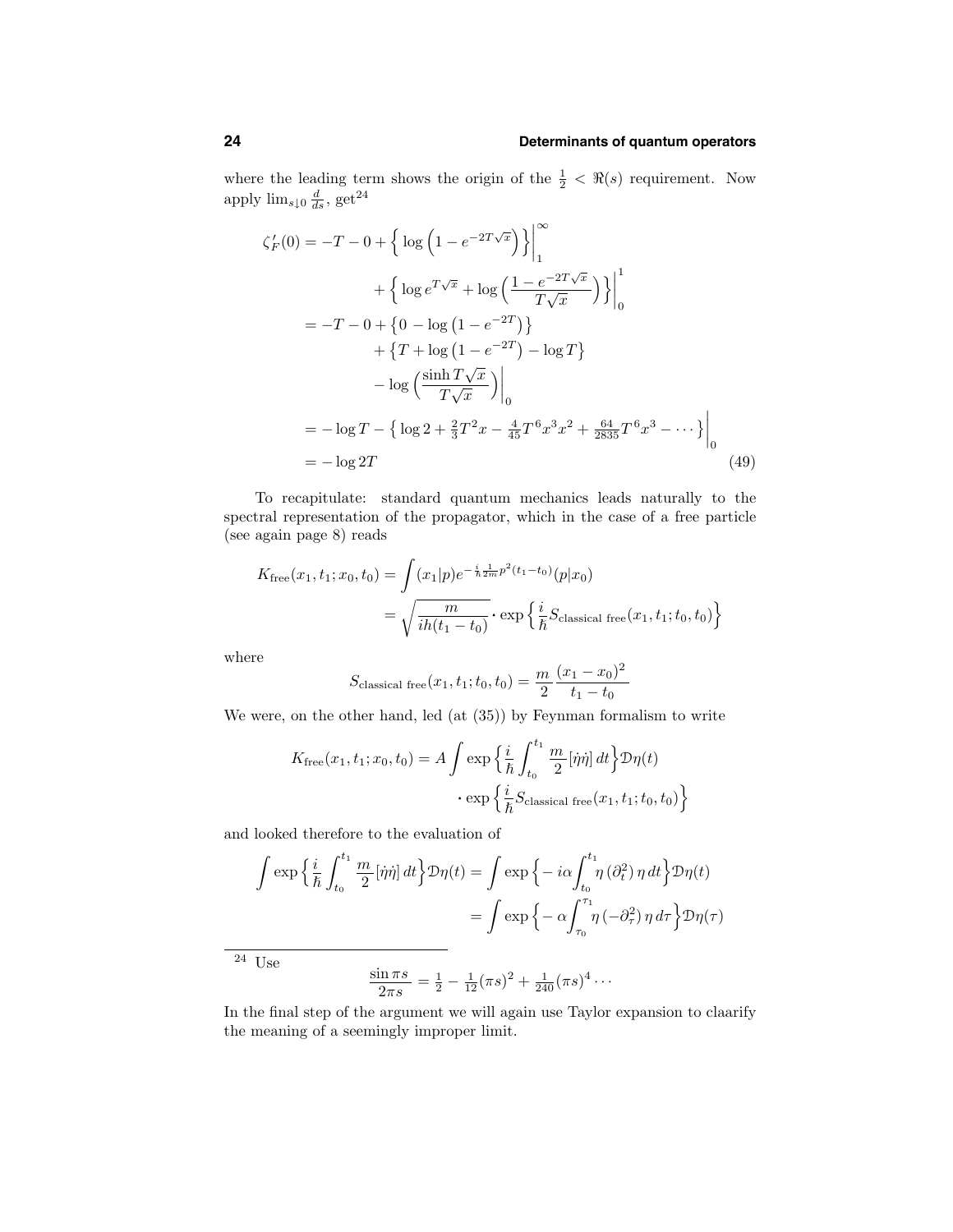## **Introduction to the contour integral method 25**

where  $\alpha = m/2\hbar$  and  $\tau = it$ . We found it expedient to set  $\alpha = 1$  and, proceeding in formal imitation of (37.1), wrote

$$
\int \exp\left\{-\int_{\tau_0}^{\tau_1} \eta\left(-\partial_{\tau}^2\right) \eta \, d\tau\right\} \mathcal{D}\eta(\tau) \sim \frac{1}{\sqrt{\det(-\partial_{\tau}^2)}}
$$
\n
$$
= \frac{1}{\sqrt{\det(\prod_n \lambda_n)}}
$$

where the  $\lambda_n$  are defined by the equations

$$
(-\partial_{\tau}^{2})\eta(\tau) = \lambda \cdot \eta(\tau) \qquad : \quad \eta(\tau_{0}) = \eta(\tau_{1}) = 0
$$

and were found to comprise the zeros of

$$
F(\lambda) = \frac{\sin(\sqrt{\lambda}(\tau_1 - \tau_0))}{\sqrt{\lambda}(\tau_1 - \tau_0)}
$$

We introduced

$$
\zeta_F(s) = \sum_n \lambda_n^{-s}
$$

in terms of which we were able to write

$$
\det(-\partial_{\tau}^{2}) = \exp \left\{-\zeta_{F}'(0)\right\}
$$

We used Kristen & Loya's coutour integration technique to obtain

$$
\zeta_F'(0) = -\log[2(\tau_1 - \tau_0)]
$$

whence

$$
\det(-\partial_{\tau}^{2}) = 2(\tau_{1} - \tau_{0})
$$

$$
\int \exp\left\{-\int_{\tau_{0}}^{\tau_{1}} \eta\left(-\partial_{\tau}^{2}\right) \eta d\tau\right\} \mathcal{D}\eta(\tau) \sim \frac{1}{\sqrt{2(\tau_{1} - \tau_{0})}}
$$

$$
= \frac{1}{\sqrt{2i(t_{1} - t_{0})}}
$$

To relax the  $\alpha = 1$  assumption we have only to rescale  $\tau$ :

$$
\int \exp\left\{-\int_{\tau_0}^{\tau_1} \eta\left(-\partial_{\tau}^2\right) \eta \, d\tau\right\} \mathcal{D}\eta(\tau) = \int \exp\left\{-\alpha \int_{\tau_0/\alpha}^{\tau_1/\alpha} \eta\left(-\partial_{\alpha\tau}^2\right) \eta \, d(\alpha\tau)\right\} \mathcal{D}\eta(\tau)
$$

$$
\sim \sqrt{\frac{\alpha}{2(\tau_1 - \tau_0)}}
$$

$$
= \sqrt{\frac{m\pi}{ih(t_1 - t_0)}}
$$

So to achieve

$$
\lim_{t_1 \downarrow t_0} K_{\text{free}}(x_1, t_1; x_0, t_0) = \delta(x_1 - x_0)
$$

we have to set  $A = \sqrt{1/\pi}$ .